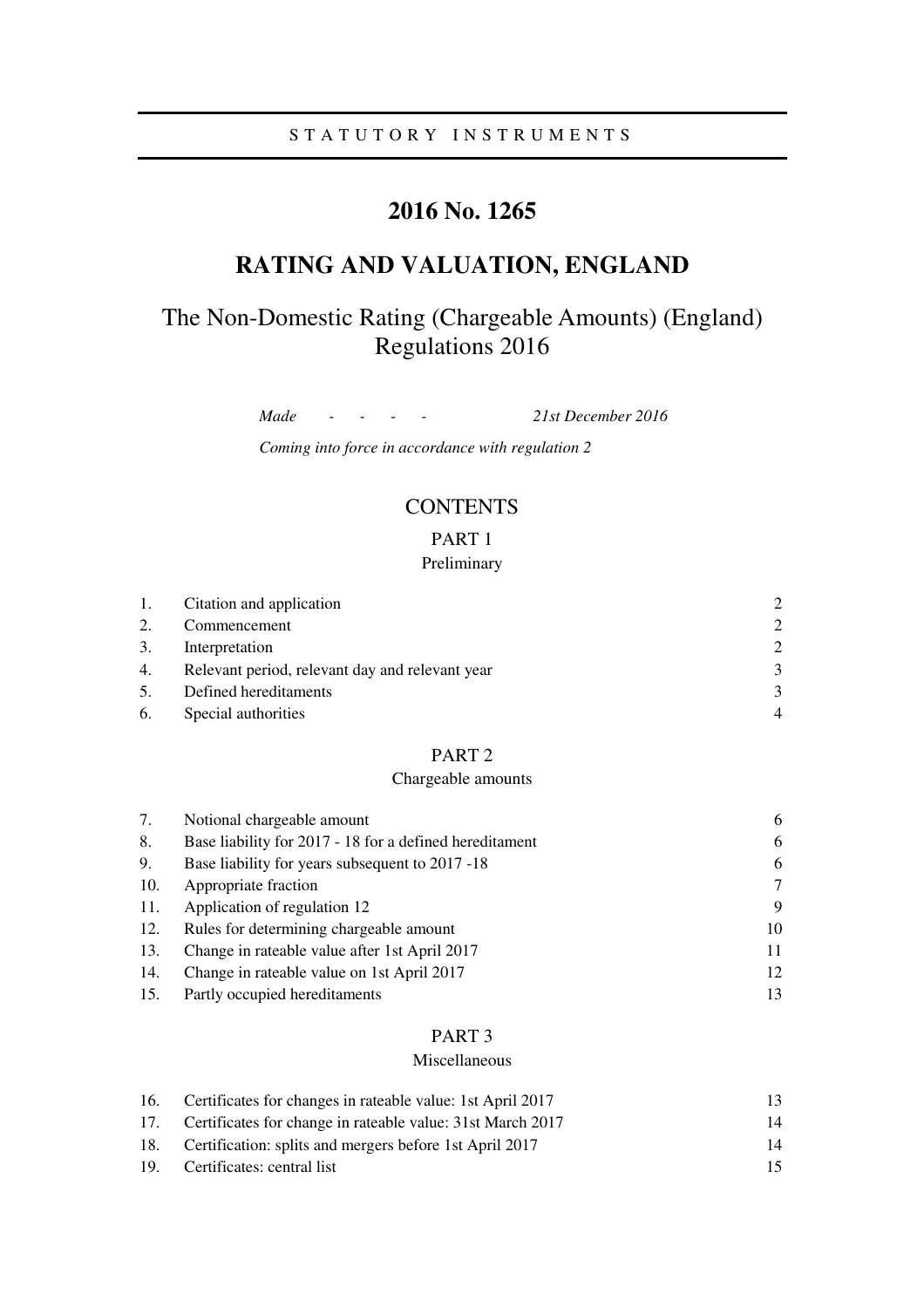- 20. Certificates: general 15
- 21. Appeals against certificates 15
- 22. Revocations 16

| $SCHEDULE 1$ $-$ ALTERED HEREDITAMENTS |  |
|----------------------------------------|--|
| $SCHEDULE 2$ - SPLITS AND MERGERS      |  |

The Secretary of State, in exercise of the powers conferred by sections 57A, 140(4) and 143(1) and (2) of the Local Government Finance Act 1988(**a**), makes the following Regulations, a draft of which was laid before and approved by a resolution of each House of Parliament in accordance with section 143(4) of that Act.

# PART 1

# Preliminary

## **Citation and application**

**1.**—(1) These Regulations may be cited as the Non-Domestic Rating (Chargeable Amounts) (England) Regulations 2016.

(2) These Regulations apply in relation to England only.

# **Commencement**

- **2.**—(1) Regulation 22 (revocations) comes into force on 1st April 2017.
- (2) The remaining provisions come into force on the day after the day on which they are made.

## **Interpretation**

**3.**—(1) In these Regulations—

"the Act" means the Local Government Finance Act 1988;

"the Appeals Procedure Regulations" means the Valuation Tribunal for England (Council Tax and Rating Appeals) (Procedure) Regulations 2009(**b**);

"altered hereditament" has the meaning given by paragraph 1 of Schedule 1 to these Regulations;

"appropriate valuation officer"—

- (a) in relation to a hereditament in respect of which regulations under section 53(1) of the Act (contents of central lists) are in force, means the central valuation officer;
- (b) in relation to any other hereditament, means the valuation officer maintaining a local list in which the hereditament is, or would be, shown;

"central list" means the list compiled and maintained in accordance with section 52 of the Act;

"creation day" has the meaning given by paragraph 1 of Schedule 2;

"defined hereditament" has the meaning given by regulation 5;

"designated person" means a person designated under section 53(1) of the Act;

(**b**) S.I. 2009/2269.

<u>.</u>

<sup>(</sup>**a**) 1988 c. 41. Section 57A was inserted by section 65 of the Local Government Act 2003 (c.26) and section 143(4) was amended by paragraphs 9 and 24(1) and (3) of Schedule 7 to the same Act.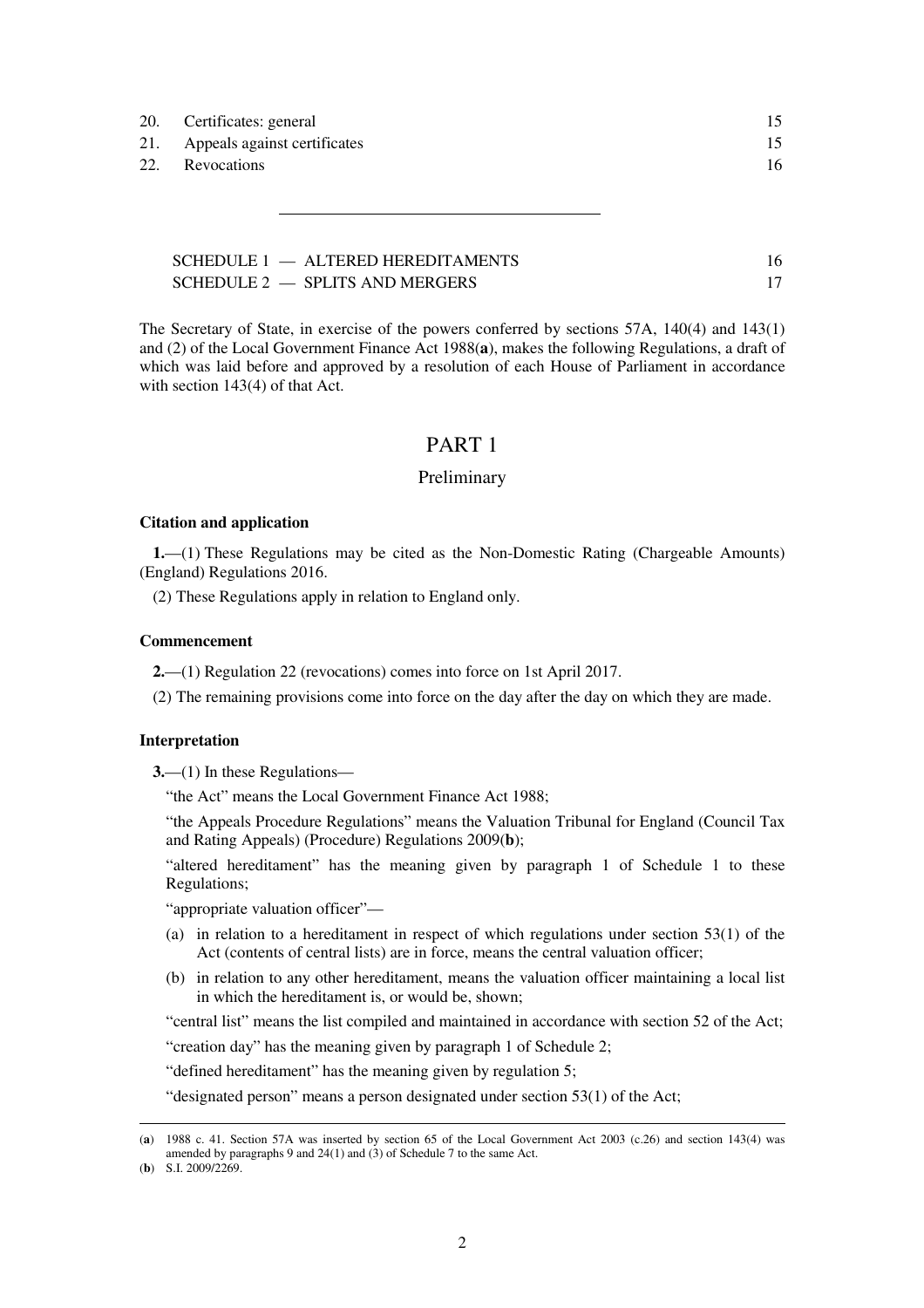"list" means a local list or the central list;

"local list" means a list compiled and maintained in accordance with section 41 of the Act;

"material change of circumstances", in relation to a hereditament, means a change in any of the matters mentioned in paragraph 2(7) of Schedule 6 to the Act;

"relevant day" has the meaning given by regulation 4(2);

"relevant factor" means—

- (a) any matter mentioned in paragraph 2(7) of Schedule 6 to the Act, or
- (b) the extent to which a hereditament is exempt from non-domestic rating;

"relevant period" has the meaning given by regulation 4(1); and

"relevant year" has the meaning given by regulation 4(3).

(2) A reference in these Regulations to the rateable value shown in the central list for a defined hereditament for a relevant day is taken to be a reference to—

- (a) if only one hereditament is shown in the central list for that day in relation to a designated person, the rateable value shown for that hereditament for that day;
- (b) if more than one hereditament is shown in the central list for that day in relation to a designated person, the rateable value certified by the appropriate valuation officer under regulation 19 in relation to that hereditament.

### **Relevant period, relevant day and relevant year**

**4.**—(1) The relevant period in relation to which, in accordance with section 57A of the Act, these Regulations apply, is the period beginning on 1st April 2017 and ending on 31st March 2022.

- (2) A relevant day is a day falling within the relevant period.
- (3) A relevant year is a financial year falling within the relevant period.

#### **Defined hereditaments**

**5.**—(1) Subject to paragraph (3), as regards a relevant day, a hereditament is a defined hereditament if any of the following conditions are fulfilled—

- (a) the conditions in paragraph (2);
- (b) the conditions in paragraph 2 of Schedule 1;
- (c) the conditions in paragraph 1 of Schedule 2.

(2) For the purposes of paragraph (1)(a), the conditions are that the hereditament is shown in a list for—

- (a) 31st March 2017, with a rateable value greater than zero;
- (b) the relevant day, with a rateable value greater than zero; and
- (c) each day (if any) falling after 31st March 2017 and before the relevant day, with a rateable value greater than zero.

(3) A reference in this regulation to the rateable value shown in the central list for a hereditament for 31st March 2017 is taken to be a reference to—

- (a) the rateable value shown for the hereditament for that date in the central list; or
- (b) the value certified by the appropriate valuation officer to be the rateable value which would have been shown in the central list for the hereditament for that date if that had been the only hereditament of the designated person shown in the central list for that date.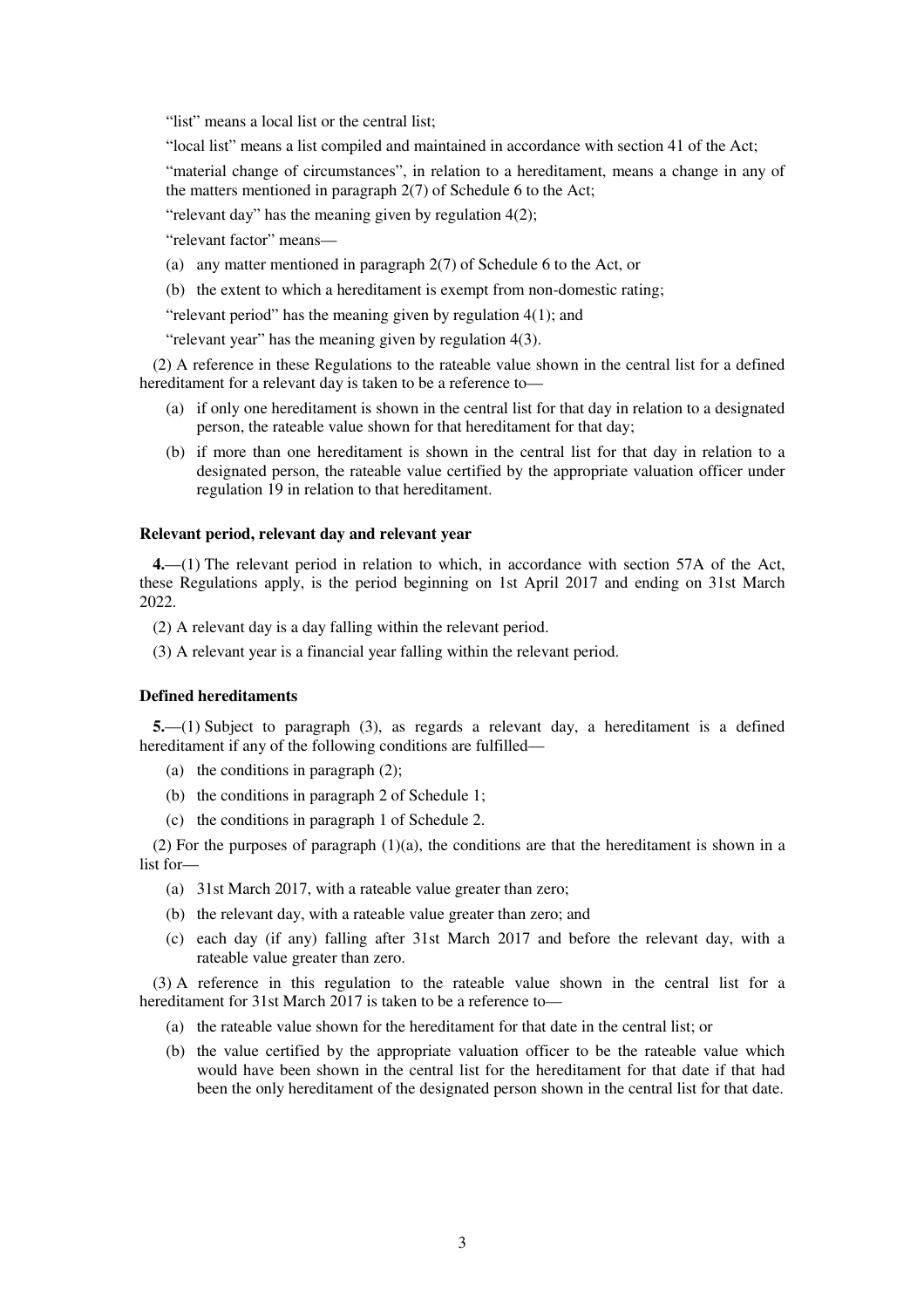(4) Where a hereditament or a class of hereditament shown in the central list in relation to a designated person(**a**) is a defined hereditament on 1st April 2017 ("the original hereditament"), notwithstanding that on or after 31st March 2017—

- (a) part of the original hereditament becomes a hereditament shown in a local list; or
- (b) the person ceases to occupy or, if it is unoccupied, own part of the original hereditament,

the conditions in paragraph  $(2)$  or paragraphs  $1(a)$ ,  $(b)(ii)$  and  $(c)$  of Schedule 2 are taken to be fulfilled as respects the whole of the original hereditament for so long as the person continues to be the designated person in relation to the original hereditament.

#### **Special authorities**

**6.**—(1) This regulation applies in relation to a defined hereditament which is shown in a local list for the area of a special authority(**b**) for a relevant year for which the non-domestic rating multiplier(**c**) set by the special authority is different from the non-domestic rating multiplier for the year.

(2) Where this regulation applies and  $D_{SA}$  exceeds D then, subject to paragraphs (3), (5), (7), (9) and (11), to the result of the calculation of the chargeable amount for the chargeable day for the hereditament in accordance with regulation 12 and Schedule 2, there is added the amount calculated by applying the formula—

$$
\frac{((D_{SA}-D)\times N)}{C}
$$

(3) Where paragraph (4) applies, paragraph (2) has effect as regards the hereditament for the day as if the reference in that paragraph to the formula—

$$
\frac{((D_{SA}-D)\times N)}{C}
$$

were a reference to—

$$
\frac{((D_{\mathrm{SA}}-D)\times N)}{(C\times 5)}
$$

(4) This paragraph applies where, on the chargeable day, section 43(6) of the Act (charities and registered community amateur sports clubs) applies in relation to the hereditament.

(5) Where paragraph (6) applies, paragraph (2) has effect as regards the hereditament for the chargeable day as if the reference in that paragraph to the formula—

$$
\frac{((D_{SA}-D)\times N)}{C}
$$

were a reference to—

<u>.</u>

$$
\frac{((D_{SA}-D)\times N)}{C\times E}
$$

(6) This paragraph applies where, on the chargeable day, section 43(4B) of the Act (small business rate relief)(**d**) applies in relation to the hereditament.

<sup>(</sup>**a**) Section 67(9A) of the Act defines "class" of hereditament by reference to a description of hereditament prescribed under section 53(1) of the Local Government Finance Act 1988 in relation to the designated person. Under section 67(9) of that Act, a hereditament is treated as shown in the central list for a day if on the day it falls within a class of hereditament shown for the day in the central list.

<sup>(</sup>**b**) See section 144(6) of the Local Government Finance Act 1988 for the meaning of a special authority.

<sup>(</sup>**c**) A special authority's non-domestic rating multiplier for a year is set under Part 2 of Schedule 7 to the Local Government Finance Act 1988. This may differ from the non-domestic rating multiplier for the year set under Part 1 of that Schedule.

<sup>(</sup>**d**) Section 43(4B) was inserted by section 61(3) of the Local Government Act 2003.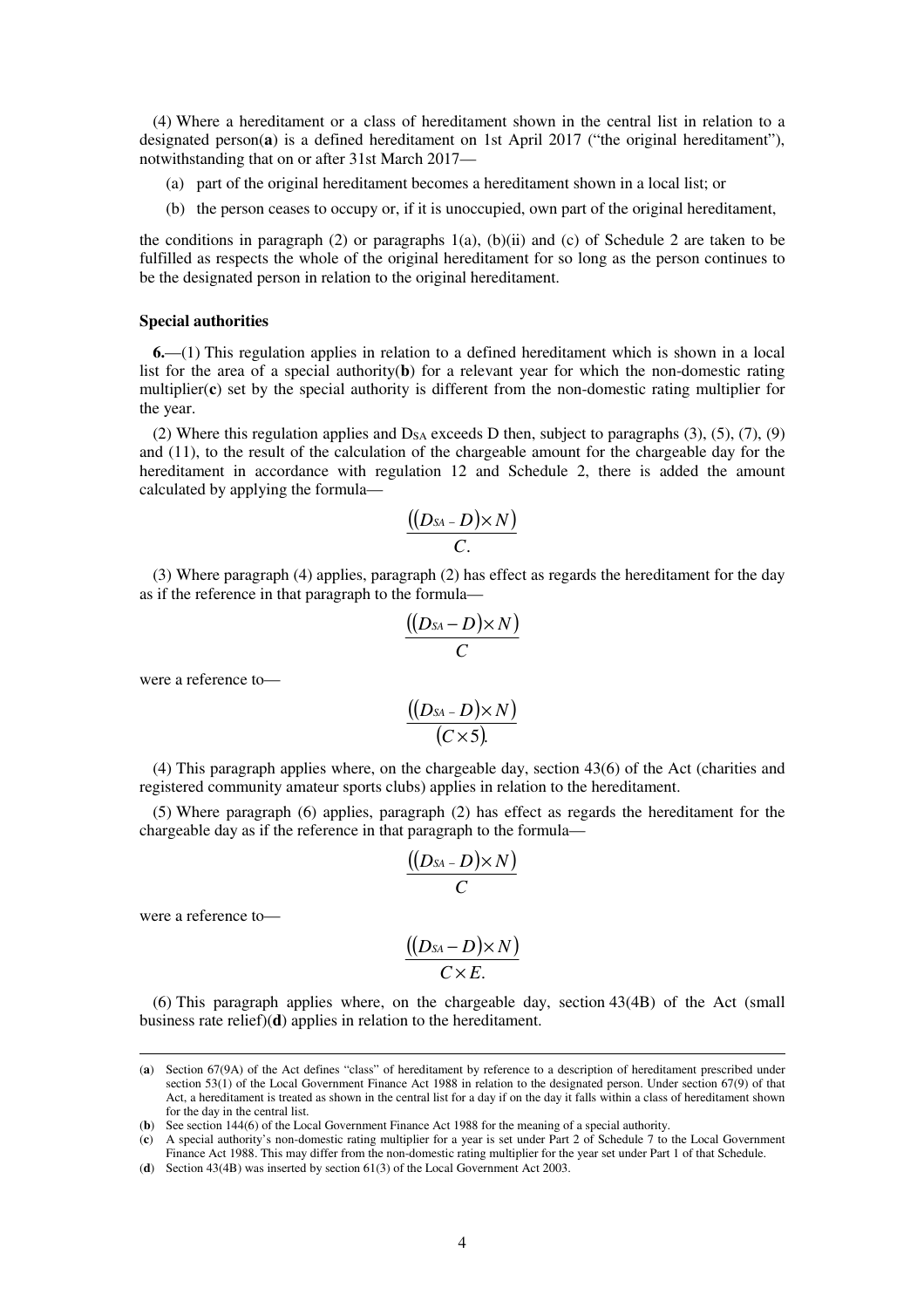(7) Where paragraph (8) applies, paragraph (2) has effect as regards the hereditament for the chargeable day as if the reference in that paragraph to the formula—

$$
\frac{((D_{SA}-D)\times N)}{C}
$$

were a reference to—

$$
\frac{((D_{SA}-D)\times N)}{C\times 2}
$$

(8) This paragraph applies where, on the chargeable day, section 43(6B) of the Act (general stores etc in rural settlements)(**a**) applies in relation to the hereditament.

(9) Where paragraph (10) applies, paragraph (2) has effect as regards the hereditament for the chargeable day as if the reference in that paragraph to the formula—

$$
\frac{((D_{SA}-D)\times N)}{C}
$$

were a reference to—

$$
\frac{((D_{SA}-D)\times N)}{C\times Z}
$$

(10) This paragraph applies where, on the chargeable day—

- (a) the conditions in section 45(1) of the Act (unoccupied hereditaments: liability) are fulfilled as respects the hereditament;
- (b) the hereditament is not zero-rated under section 45A of the Act (unoccupied hereditaments: zero-rating)(**b**); and
- (c) an order by the Secretary of State under section 45(4A) of the Act(**c**) has effect in relation to the hereditament.

(11) Where paragraph (12) applies, paragraph (2) has effect in relation to the hereditament for the day as if the amount calculated by applying the formula in that paragraph were zero.

(12) This paragraph applies where, on the chargeable day, the chargeable amount for the hereditament would be zero under section 45A of the Act (unoccupied hereditaments: zero-rating).

(13) Where this regulation applies and  $D_{SA}$  is less than D, then where the chargeable amount for the chargeable day for the hereditament is calculated in accordance with these Regulations, the chargeable amount is multiplied by the formula—

$$
\frac{D_{\text{SA}}}{D}
$$

(14) For the purposes of this regulation—

D is the small business non-domestic rating multiplier for the relevant year in which the chargeable day falls;

 $D_{SA}$  is the small business non-domestic rating multiplier of the special authority for the relevant year in which the chargeable day falls;

C is the number of days in the relevant year;

<u>.</u>

E is the amount prescribed under section  $44(9)(a)$  of the Act for the relevant year in which the relevant day falls;

<sup>(</sup>**a**) Section 43(6B) was inserted by section 1 and paragraph 2 of Schedule 1 to the Local Government and Rating Act 1997 (c. 29).

<sup>(</sup>**b**) Section 45A was inserted by section 1(2) of the Rating (Empty Properties) Act 2007 (c. 9).

<sup>(</sup>**c**) Section 45(4A) was inserted by section 1(1) of the Rating (Empty Properties) Act 2007 (c. 9).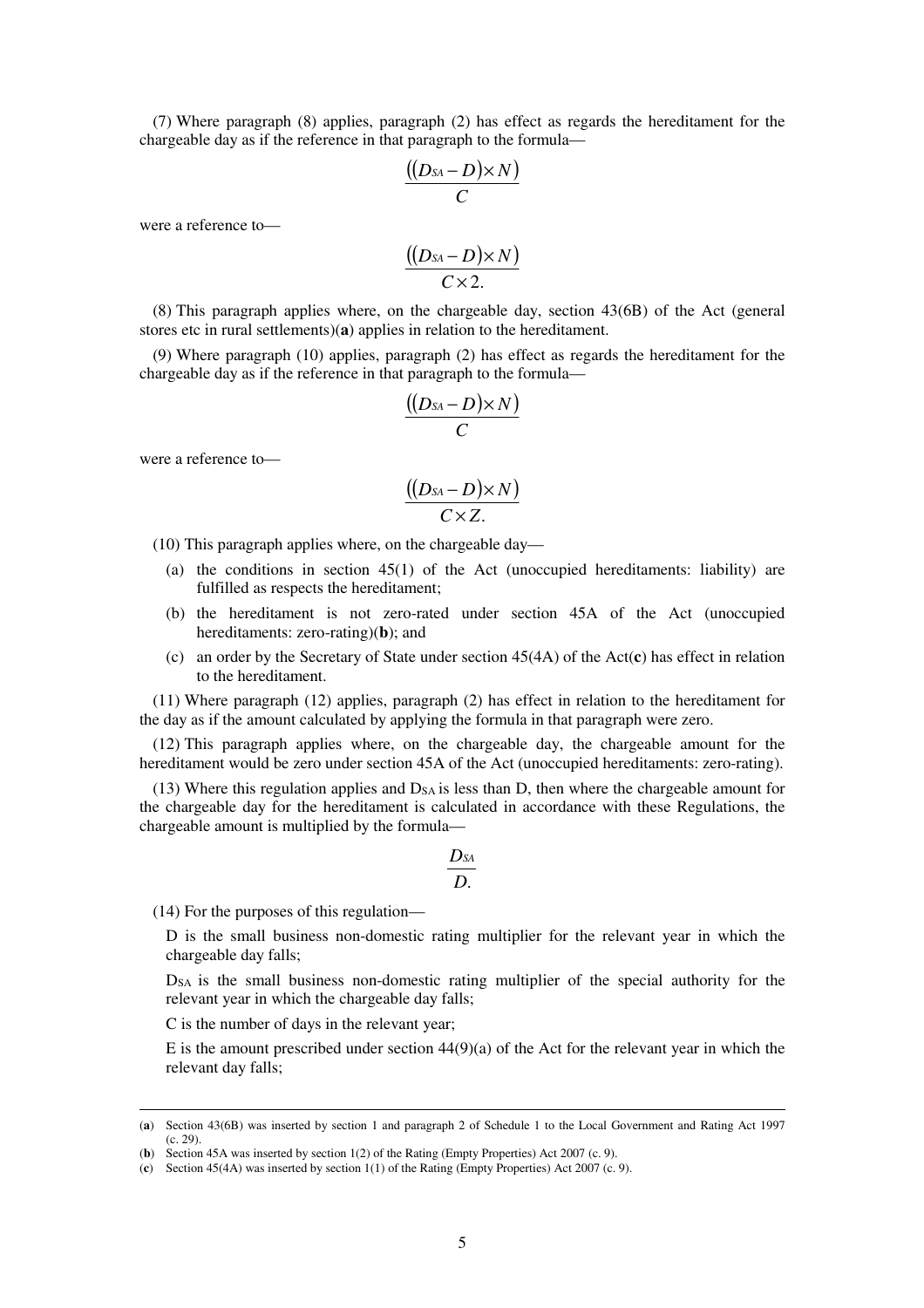N is the rateable value shown for the hereditament in a local list for the relevant day; and Z is the number prescribed in an order by the Secretary of State under section 45(4A) of the Act.

# PART 2

#### Chargeable amounts

#### **Notional chargeable amount**

**7.**—(1) Subject to paragraphs (3) to (5), the notional chargeable amount for a defined hereditament for a relevant year is the amount found by applying the formula—

*A*× *D*.

(2) For the purposes of this regulation—

A is the rateable value shown in a list for the hereditament for 1st April 2017; and

D is the small business non-domestic rating multiplier for the relevant year.

(3) Where regulation 14 (change in rateable value on 1st April 2017) applies, references in this regulation to rateable value have effect subject to the modifications made in paragraph (2) of that regulation.

(4) For a hereditament to which Schedule 1 (altered hereditaments) applies, paragraph 4 of that Schedule has effect for finding the notional chargeable amount.

(5) For a hereditament to which Schedule 2 (splits and mergers) applies, paragraph 7 of that Schedule has effect for finding the notional chargeable amount.

# **Base liability for 2017 - 18 for a defined hereditament**

**8.**—(1) Subject to paragraph (2), the base liability for a defined hereditament for the relevant year beginning on 1st April 2017 is found by applying the formula—

*Y* × *Z*

where—

Y is—

- (a) for a hereditament shown in a local list for 31st March 2017, the rateable value shown for the hereditament for that date in that list, and
- (b) for a hereditament shown in the central list for 31st March 2017, the rateable value shown for the hereditament for that date in the central list or the value certified by the appropriate valuation officer to be the rateable value which would have been shown in the central list for the hereditament for that date if that had been the only hereditament of the designated person shown in the central list for that date; and

Z is the small business non-domestic rating multiplier for the financial year beginning on 1st April 2016.

(2) For a defined hereditament to which Schedule 1 (altered hereditaments) applies, paragraph 3 of that Schedule has effect for finding the base liability.

# **Base liability for years subsequent to 2017 -18**

**9.**—(1) Subject to paragraph (2), the base liability for a defined hereditament for a relevant year beginning after the first relevant year ("the year concerned") is found by applying the formula—

 $BL \times AF$ 

where—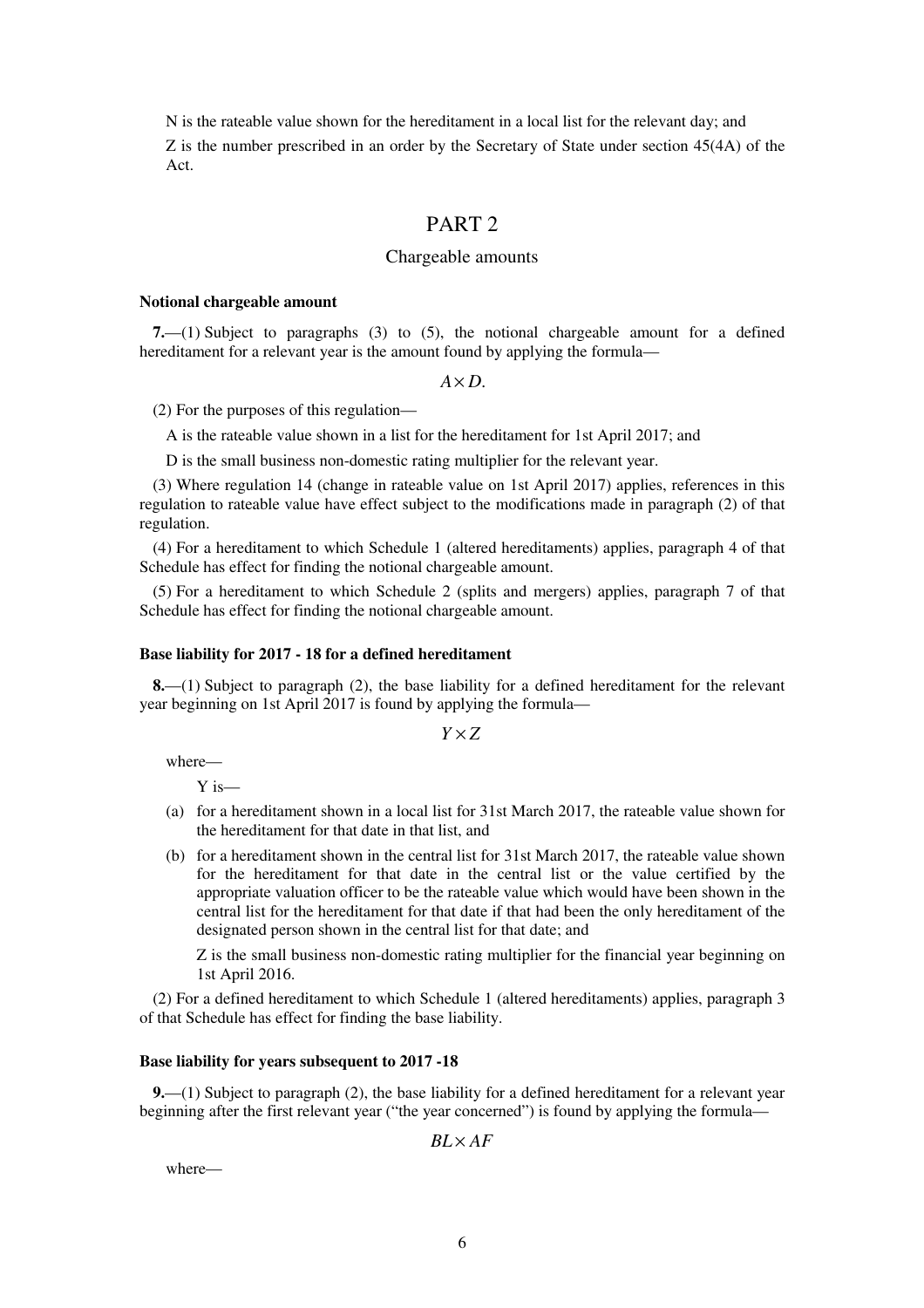BL is the base liability for the hereditament for the relevant year immediately preceding the year concerned, and

AF is the appropriate fraction, as found in accordance with regulation 10, for the relevant year immediately preceding the year concerned.

(2) For a defined hereditament to which Schedule 2 (splits and mergers) applies, paragraphs 8 and 9 of that Schedule have effect for finding the base liability.

### **Appropriate fraction**

**10.**—(1) Subject to paragraph (10), the appropriate fraction for a defined hereditament for a relevant year is found by applying the formula—

$$
\frac{X \times Q}{100}
$$

(2) For the purposes of this regulation, where the notional chargeable amount for the hereditament for the relevant year exceeds the base liability for the hereditament for the year, and the hereditament is shown in a list and the rateable value shown in that list for that hereditament for 1st April 2017 is more than £100,000, then—

- (a) for the relevant year beginning on 1st April 2017, X is 142;
- (b) for the relevant year beginning on 1st April 2018, X is 132;
- (c) for the relevant year beginning on 1st April 2019, X is 149;
- (d) for the relevant year beginning on 1st April 2020, X is 116; and
- (e) for the relevant year beginning on 1st April 2021, X is 106.

(3) Paragraph (4) applies where the notional chargeable amount for the hereditament for the relevant year exceeds the base liability for the hereditament for the year, and—

- (a) the hereditament is shown in a local list in Greater London and the rateable value shown in that list for that hereditament for 1st April 2017 is more than £28,000 and less than or equal to £100,000; or
- (b) the hereditament is shown in the central list or in a local list outside Greater London and the rateable value shown in that list for that hereditament for 1st April 2017 is more than  $£20,000$  and less than or equal to £100,000.
- (4) For the purposes of this regulation, for a hereditament mentioned in paragraph  $(3)$ 
	- (a) for the relevant year beginning on 1st April 2017, X is 112.5;
	- (b) for the relevant year beginning on 1st April 2018, X is 117.5;
	- (c) for the relevant year beginning on 1st April 2019, X is 120; and
	- (d) for the relevant years beginning on 1st April 2020 and 1st April 2021, X is 125.

(5) Paragraph (6) applies where the notional chargeable amount for the hereditament for the relevant year exceeds the base liability for the hereditament for the year, and—

- (a) the hereditament is shown in a local list in Greater London and the rateable value shown in that list for that hereditament for 1st April 2017 is less than or equal to £28,000; or
- (b) the hereditament is shown in the central list or in a local list outside Greater London and the rateable value shown in that list for that hereditament for 1st April 2017 is less than or equal to £20,000.
- (6) For the purposes of this regulation, for a hereditament mentioned in paragraph  $(5)$ 
	- (a) for the relevant year beginning on 1st April 2017, X is 105;
	- (b) for the relevant year beginning on 1st April 2018, X is 107.5;
	- (c) for the relevant year beginning on 1st April 2019, X is 110; and
	- (d) for the relevant years beginning on 1st April 2020 and 1st April 2021, X is 115.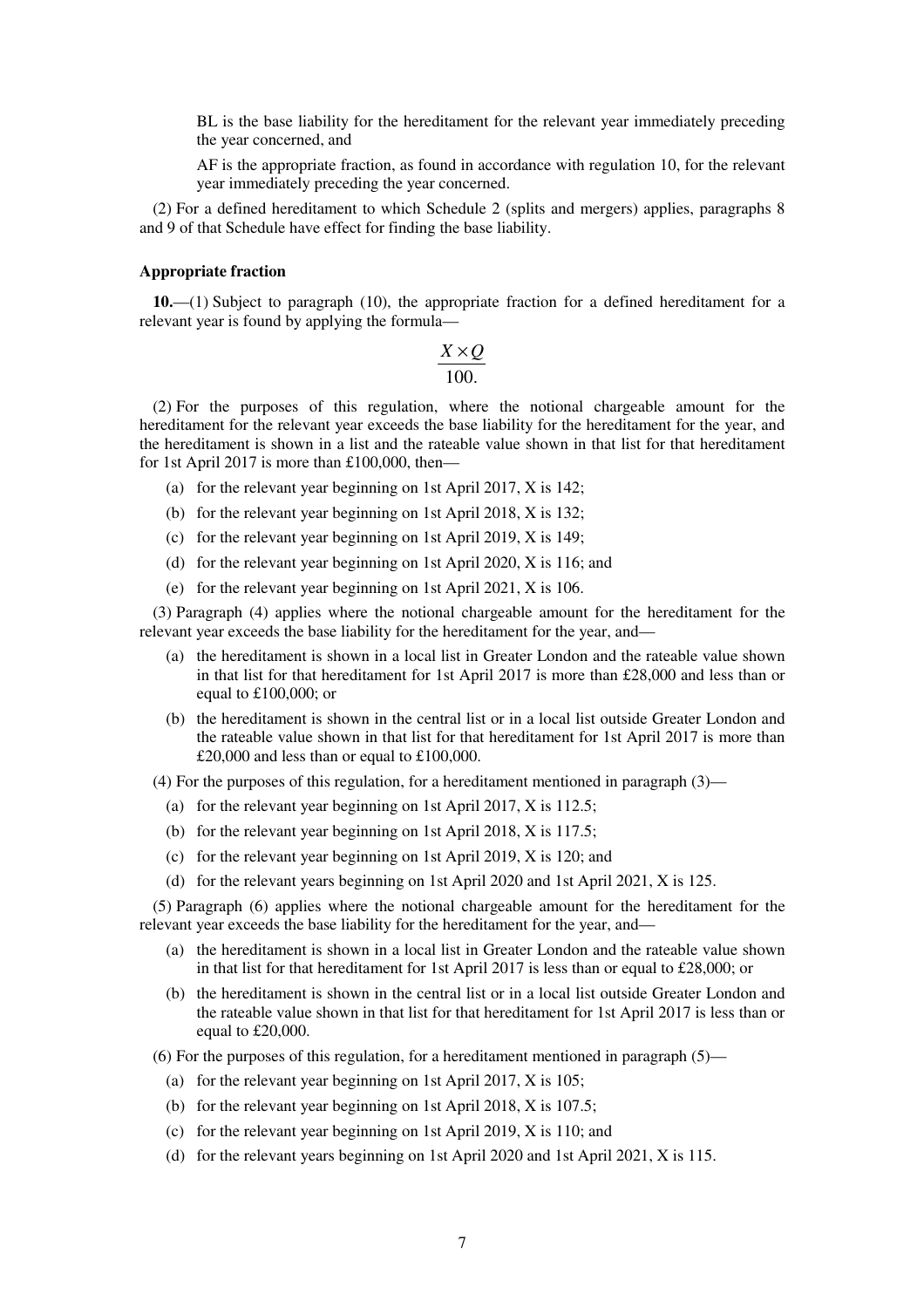(7) For the purposes of this regulation where the notional chargeable amount for the hereditament for the relevant year does not exceed the base liability for the hereditament for the year, and the hereditament is shown in a list and the rateable value shown in that list for the hereditament for 1st April 2017 is more than £100,000, then—

- (a) for the relevant year beginning on 1st April 2017, X is 95.9;
- (b) for the relevant year beginning on 1st April 2018, X is 95.4;
- (c) for the relevant year beginning on 1st April 2019, X is 94.1;
- (d) for the relevant year beginning on 1st April 2020, X is 94.2; and
- (e) for the relevant year beginning on 1st April 2021, X is 95.2.

(8) Paragraph (9) applies where the notional chargeable amount for the hereditament for the relevant year does not exceed the base liability for the hereditament for the year, and—

- (a) the hereditament is shown in a local list in Greater London and the rateable value shown in that list for the hereditament for 1st April 2017 is more than £28,000 and less than or equal to  $£100,000$ ; or
- (b) the hereditament is shown in the central list or in a local list outside Greater London and the rateable value shown in that list for the hereditament for 1st April 2017 is more than  $£20,000$  and less than or equal to £100,000.

(9) For the purposes of this regulation, for a hereditament mentioned in paragraph (8)—

- (a) for the relevant year beginning on 1st April 2017, X is 90;
- (b) for the relevant year beginning on 1st April 2018, X is 85;
- (c) for the relevant year beginning on 1st April 2019, X is 80; and
- (d) for the relevant years beginning on 1st April 2020 and 1st April 2021, X is 75.

(10) Paragraph (11) applies where the notional chargeable amount for the hereditament does not exceed the base liability for the year, and—

- (a) the hereditament is shown in a local list in Greater London and the rateable value shown in that list for the hereditament for 1st April 2017 is less than or equal to £28,000; or
- (b) the hereditament is shown in the central list or in a local list outside Greater London and the rateable value shown in that list for the hereditament for 1st April 2017 is less than or equal to £20,000.
- $(11)$  For the purposes of this regulation, for a hereditament mentioned in paragraph  $(10)$ 
	- (a) for the relevant year beginning on 1st April 2017, X is 80;
	- (b) for the relevant year beginning on 1st April 2018, X is 70;
	- (c) for the relevant year beginning on 1st April 2019, X is 65; and
	- (d) for the relevant years beginning on 1st April 2020 and 1st April 2021, X is 45.
- (12) For the purposes of this regulation—
	- (a) for the relevant year beginning on 1st April 2017, Q is 1.02;
	- (b) for subsequent relevant years in the relevant period, Q is the amount found by applying the formula—

$$
\frac{D(1)}{D(2)},
$$

where—

D(1) is the small business non-domestic rating multiplier for the relevant year, and  $D(2)$  is the small business non-domestic rating multiplier for the financial year which precedes the relevant year;

(c) Q, if not a whole number, is calculated to three decimal places only—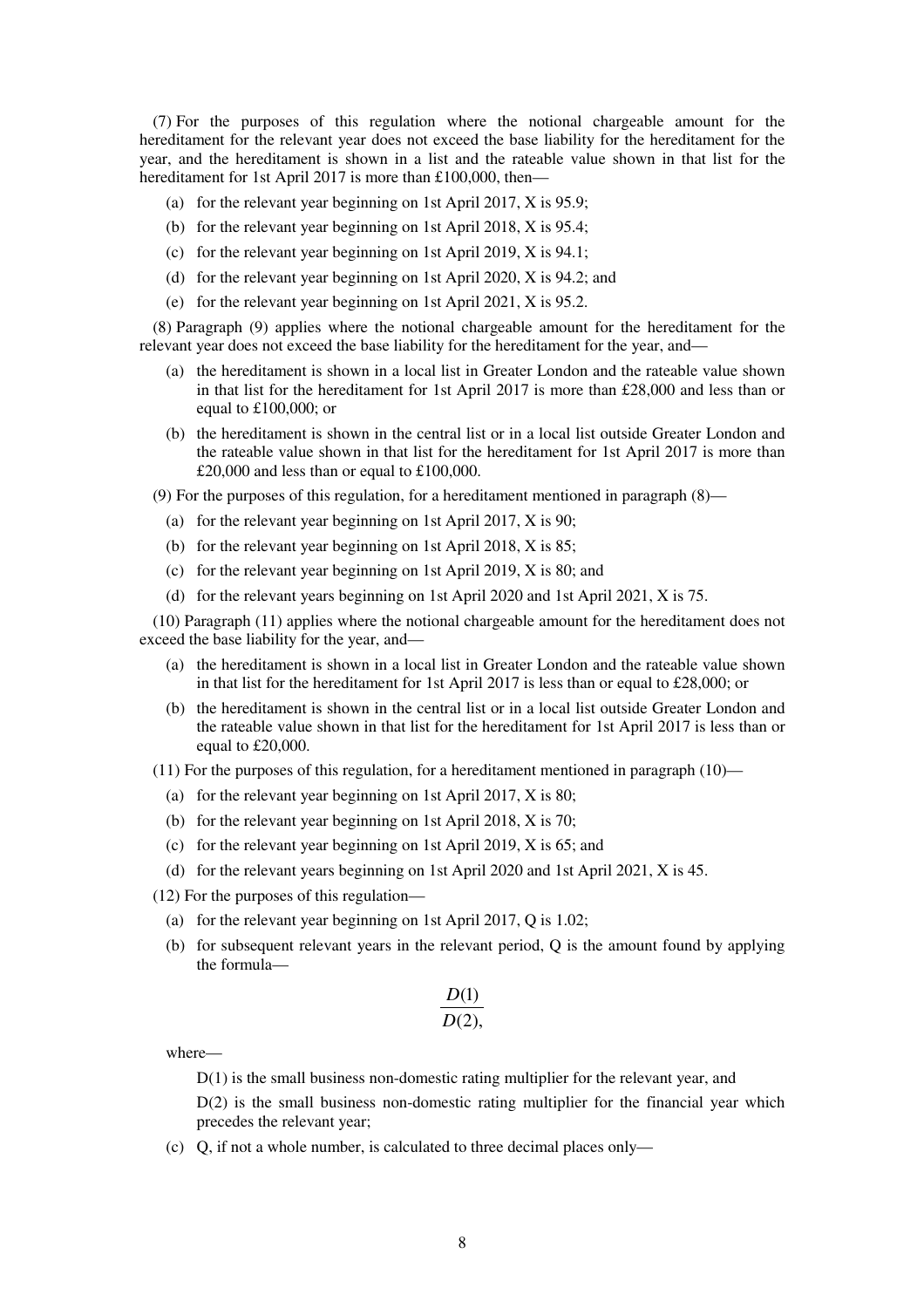- (i) adding one thousandth where (apart from this sub-paragraph) there would be more than five ten-thousandths; and
- (ii) ignoring ten-thousandths where (apart from this sub-paragraph) there would be five, or less than five, ten-thousandths.
- (13) For a defined hereditament to which one or more of the following provisions apply—
	- (a) regulation 14 (change in rateable value on 1st April 2017),
	- (b) paragraph 6 of Schedule 1 (altered hereditament: change in rateable value),
	- (c) paragraph 10 of Schedule 2 (rateable value: split or merger after 1st April 2017),

this regulation has effect subject to the modifications made by that provision.

## **Application of regulation 12**

**11.**—(1) Subject to paragraphs (3) to (6), regulation 12 applies to a defined hereditament for a relevant day ("the day concerned") if—

- (a) as regards the hereditament the day concerned is a chargeable day for which a chargeable amount would, but for these Regulations, fall to be determined under section 43, 45 or 54 of the Act; and
- (b) NCA is—
	- (i) subject to the modification in paragraph 5 of Schedule 1 (altered hereditaments), greater than BL and greater than (BL x AF); or
	- (ii) less than BL and less than (BL x AF).
- (2) For the purposes of paragraph (1)—
	- (a) NCA is the notional chargeable amount for the hereditament for the relevant year within which the day concerned falls, but where paragraph 4 of Schedule 1 (altered hereditament: notional chargeable amount) applies, that paragraph has effect for the purpose of determining NCA as regards the altered hereditament,
	- (b) BL is the base liability for the hereditament for the relevant year within which the day concerned falls,
	- (c) AF is the appropriate fraction for the hereditament for the relevant year within which the day concerned falls.

(3) Regulation 12 does not apply where, on the day concerned, the chargeable amount for the defined hereditament is zero under section 45A of the Act (unoccupied hereditaments: zerorating).

(4) Regulation 12 does not apply where Schedule 2 (splits and mergers) applies to a defined hereditament in the year in which the creation day falls.

(5) Regulation 12 does not apply to a defined hereditament for the day concerned if—

- (a) as respects a relevant day falling before the day concerned, the value of X for the purposes of determining the appropriate fraction fell to be determined (or if determined again following an alteration of a list in accordance with regulations made under the Act, fell after that alteration to be determined) in accordance with regulation  $10(2)$ , (4) or (6), and
- (b) as respects the day concerned, the value of X for the purposes of determining the appropriate fraction falls to be determined (or if determined again following an alteration of a list in accordance with regulations made under the Act, falls after that alteration to be determined) in accordance with regulation 10(7), (9) or (11).
- (6) Regulation 12 does not apply to a defined hereditament for the day concerned if—
	- (a) as respects a relevant day falling before the day concerned, the value of X for the purposes of determining the appropriate fraction fell to be determined (or if determined again following an alteration of a list in accordance with Regulations made under the Act,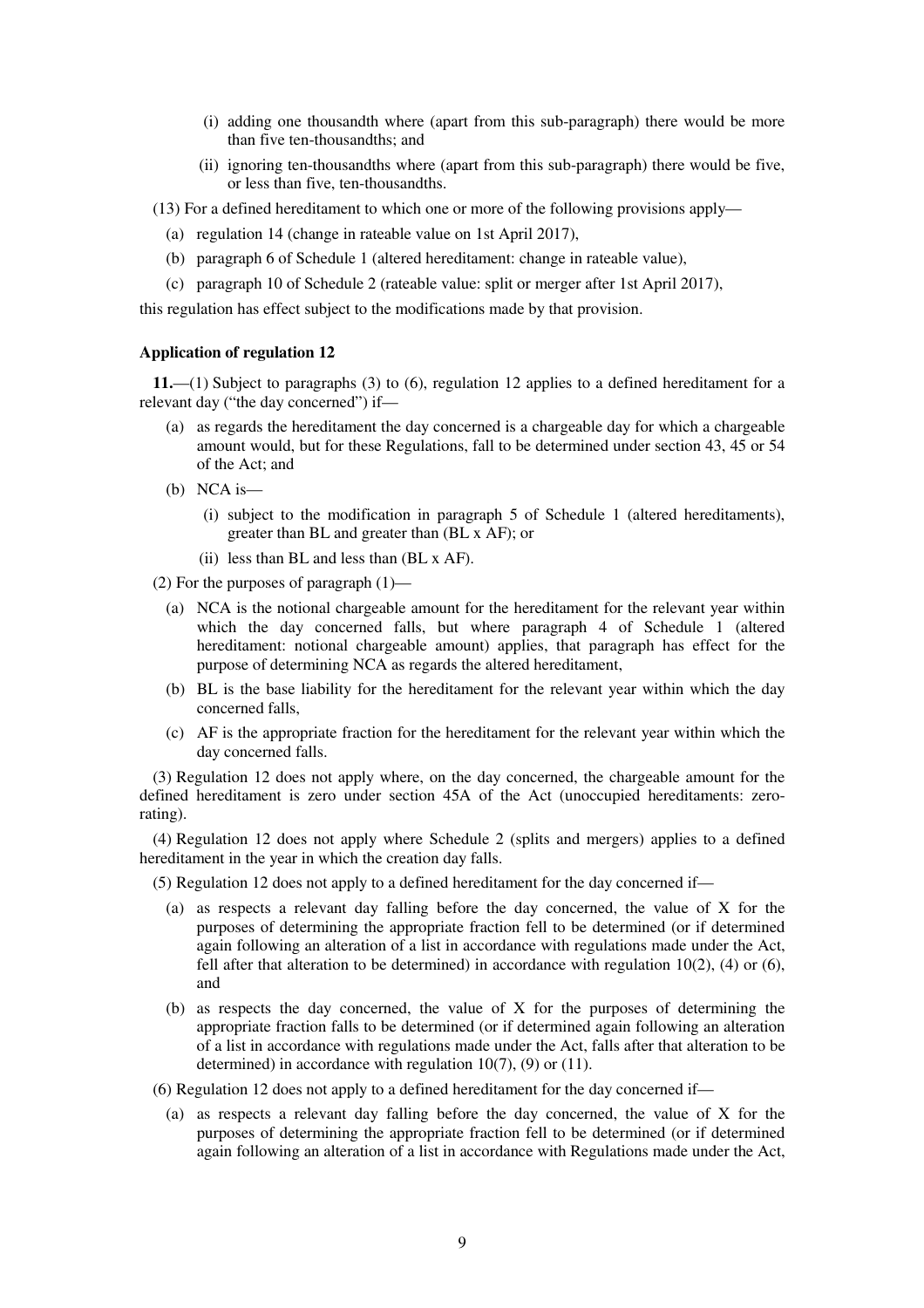fell after that alteration to be determined) in accordance with regulation  $10(7)$ , (9) or (11), and

(b) as respects the day concerned, the value of X for the purposes of determining the appropriate fraction falls to be determined (or if determined again following an alteration of a list in accordance with Regulations made under the Act, falls after that alteration to be determined) in accordance with regulation  $10(2)$ , (4) or (6).

#### **Rules for determining chargeable amount**

**12.**—(1) Where this regulation applies to a hereditament shown in the central list, the chargeable amount as respects the designated person for a chargeable day which is a relevant day is calculated by applying the formula—

$$
\frac{(A\times B)}{C} + H
$$

instead of the formula in section 54(4) of the Act.

(2) Where this regulation applies to a hereditament shown in a local list, the chargeable amount for a chargeable day which is a relevant day is calculated under this regulation instead of under section 43 or 45 of the Act.

(3) Subject to paragraphs (4), (6), (8) and (10), the chargeable amount for the chargeable day is calculated by applying the formula—

$$
\frac{(BL \times AF)}{C} + U
$$

(4) Where paragraph (5) applies, the chargeable amount for a chargeable day is found by dividing the amount calculated in accordance with paragraph (3) by 5.

(5) This paragraph applies where, on the day concerned, section 43(6) of the Act (charities and registered community amateur sports clubs) applies in relation to the hereditament.

(6) Where paragraph (7) applies, the chargeable amount for a chargeable day is found by—

- (a) subtracting U from the amount calculated in accordance with paragraph (3); and
- (b) dividing the result of the calculation performed under sub-paragraph (a) by E.

(7) This paragraph applies where, on the chargeable day, section 43(4B) of the Act (small business rate relief) applies in relation to the hereditament.

(8) Where paragraph (9) applies, the chargeable amount for a chargeable day is found by dividing the amount calculated in accordance with paragraph (3) by 2.

(9) This paragraph applies where, on the chargeable day, section 43(6B) of the Act (general stores etc in rural settlements) applies in relation to the hereditament.

(10) Where paragraph (11) applies, the chargeable amount for a chargeable day is found by dividing the amount calculated in accordance with paragraph (3) by the number prescribed in an order by the Secretary of State under section 45(4A) of the Act (reduction in chargeable amount for unoccupied properties).

(11) This paragraph applies where, on the chargeable day—

- (a) the conditions in section 45(1) of the Act (unoccupied property: liability) are fulfilled as respects the hereditament; and
- (b) an order by the Secretary of State under section 45(4A) has effect in relation to the hereditament.
- (12) For the purposes of this regulation—

A is the amount certified by the appropriate valuation officer to be the portion of the rateable value shown for the chargeable day in the central list against the name of the designated person which is not attributable to hereditaments to which this regulation applies;

B is the non-domestic rating multiplier for the relevant year in which the chargeable day falls;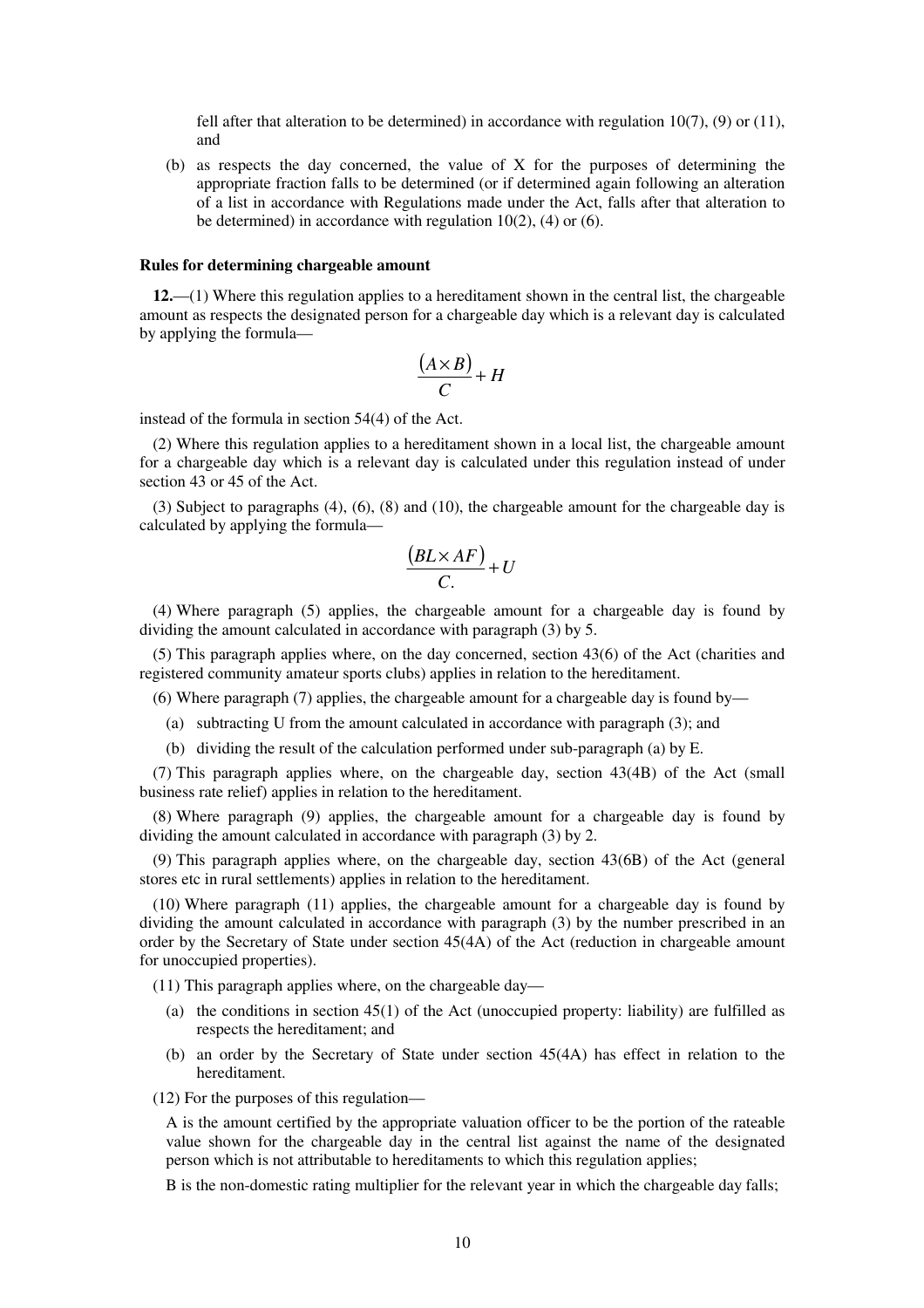BL and AF have the meanings given by regulation 11(2);

C is the number of days in the relevant year;

D is the small business non-domestic rating multiplier for the relevant year in which the relevant day falls;

E is the amount prescribed under section  $44(9)(a)$  of the Act for the relevant year in which the relevant day falls;

H is the aggregate for the chargeable day of the amounts found by applying the formula—

$$
\frac{(BL \times AF)}{C} + U
$$

to each hereditament to which this regulation applies shown for the day in the central list against the name of the designated person;

N is the rateable value shown in a list for the hereditament for the day; and

U is the amount found by applying the formula—

$$
\frac{(B-D)\times N}{C}
$$

(13) For a hereditament to which one or more of the following provisions apply—

- (a) regulation 13 (change in rateable value after 1st April 2017);
- (b) regulation 14 (change in rateable value on 1st April 2017);
- (c) regulation 15 (partly-occupied hereditaments),

this regulation has effect subject to the modifications made in that provision.

#### **Change in rateable value after 1st April 2017**

**13.**—(1) Paragraph (2) applies in respect of a defined hereditament in a case where regulation 12 applies and for a day after 1st April 2017 the rateable value shown in a local list for the hereditament for that day is greater than the rateable value shown for it for 1st April 2017.

(2) Where this paragraph applies, regulation 12 has effect as regards the hereditament for the day as if the reference in that regulation to the formula—

$$
\frac{(BL \times AF)}{C} + U
$$

were a reference to—

$$
\frac{(BL \times AF) + ((N-J) \times D)}{C} + U
$$

(3) Paragraph (4) applies in respect of a defined hereditament in a case where regulation 12 applies and for a day after 1st April 2017 the rateable value shown in a local list for the hereditament for that day is less than the rateable value shown for it for 1st April 2017.

(4) Where this paragraph applies, regulation 12 has effect as regards the hereditament for the day as if the reference in that regulation to the formula—

$$
\frac{(BL \times AF)}{C} + U
$$

were a reference to—

$$
\frac{(BL \times AF \times N)}{(C \times J)} + U
$$

(5) For the purposes of the modifications made by paragraphs (2) and (4)—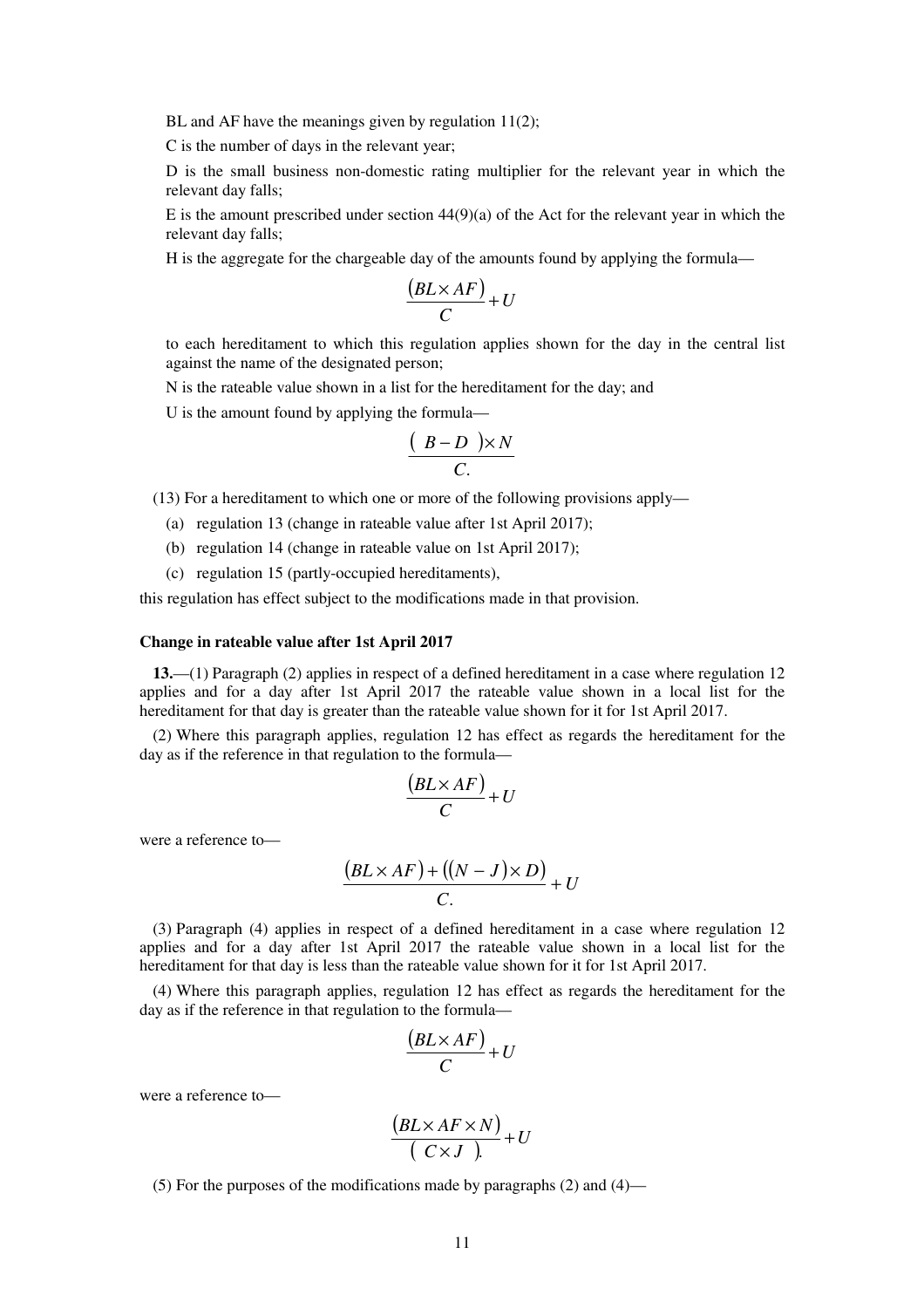J is the rateable value shown for the hereditament in a local list for 1st April 2017, and

N is the rateable value shown for the hereditament in a local list for the day.

(6) Paragraph (7) applies in respect of a defined hereditament in a case where regulation 12 applies and for a chargeable day after 1st April 2017 the rateable value shown in the central list for that hereditament for that day is different from the rateable value shown for 1st April 2017.

(7) Where this paragraph applies, regulation 12 has effect as regards the defined hereditament for the chargeable day as if the reference to the formula—

$$
\frac{(A\times B)}{C} + H
$$

were a reference to—

$$
\frac{(A \times B)}{C} + H + I + K
$$

(8) For the purposes of this paragraph and paragraph (7)—

H is the aggregate for a chargeable day of the amounts found by applying the formula—

$$
\frac{(BL \times AF)}{C} + U
$$

to each hereditament to which regulation 12 applies but to which paragraph (7) does not apply shown in the central list for that day in relation to the designated person;

I is the aggregate for the chargeable day of the amounts found by applying the formula—

$$
\frac{(BL \times AF) + ((N-J) \times D)}{C} + U
$$

to each hereditament to which paragraph (7) applies shown in the central list for that day in relation to the designated person and for which the rateable value shown for that day is greater than the rateable value shown for 1st April 2017;

J is the rateable value shown in the central list for the hereditament for 1st April 2017;

K is the aggregate for the chargeable day of the chargeable amounts found by applying the formula—

$$
\frac{(BL \times AF \times N)}{(C \times J)} + U
$$

to each hereditament to which paragraph (7) applies shown in the central list for that day in relation to the designated person and for which the rateable value shown for that day is less than the rateable value shown for 1st April 2017; and

N is the rateable value shown in the central list for the hereditament for the chargeable day.

(9) For a hereditament to which one or more of the following provisions apply—

- (a) regulation 14 (change in rateable value on 1st April 2017);
- (b) paragraph 6 of Schedule 1 (altered hereditament: change in rateable value);
- (c) paragraph 10 of Schedule 2 (rateable value: split or merger after 1st April 2017),

this regulation has effect subject to the modifications made by that provision.

#### **Change in rateable value on 1st April 2017**

**14.**—(1) This regulation applies where any circumstances regarding a relevant factor taken into account in determining the rateable value shown in a local list for a defined hereditament for 1st April 2017 differ from the circumstances regarding that factor existing on 31st March 2017, so that the rateable value shown for 1st April 2017 is different from that which would have been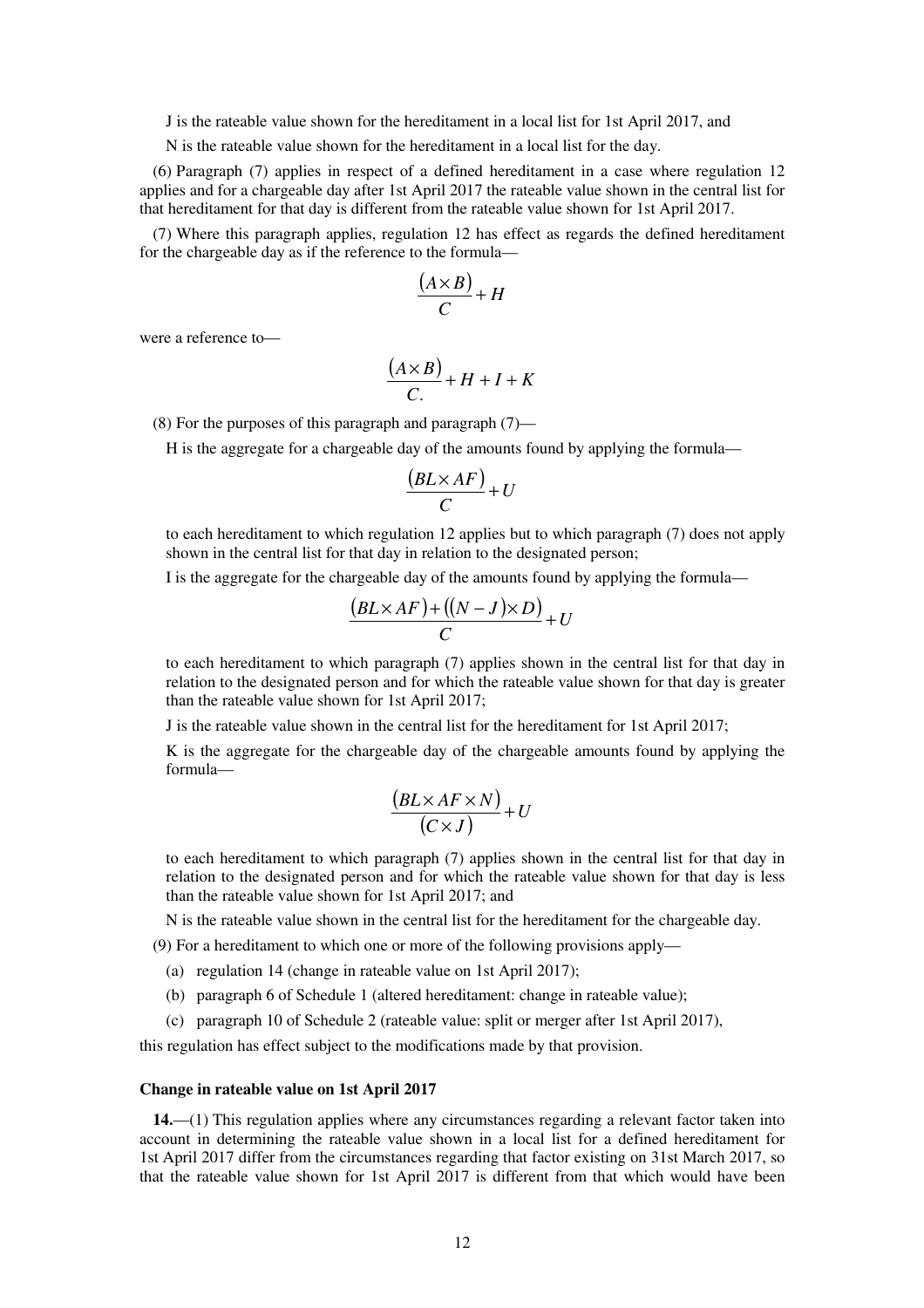shown if the circumstances regarding that factor existing on 31st March 2017 continued to exist on 1st April 2017.

(2) Where this regulation applies, the references in regulation 7 (notional chargeable amount) and 10 (appropriate fraction) to a rateable value shown for 1st April 2017 are treated as references to the value certified by the appropriate valuation officer as the rateable value which would have been shown for that day if that value had fallen to be determined as regards that factor by reference to the circumstances existing on 31st March 2017.

(3) Where this regulation and regulation 12 apply, regulation 13 (change in rateable value after 1st April 2017) has effect as if—

- (a) the references in paragraphs (1), (3) and (5) of regulation 13 to a rateable value shown for 1st April 2017 were references to the value certified by the appropriate valuation officer as the rateable value which would have been shown for that day if that value had fallen to be determined as regards the factor mentioned in paragraph (1) by reference to the circumstances existing on 31st March 2017, and
- (b) the references in paragraphs (1) and (3) of regulation 13 to the rateable value for a day after 1st April 2017 were treated as including a reference to the rateable value actually shown for 1st April 2017.

#### **Partly occupied hereditaments**

**15.**—(1) As regards a relevant day and a defined hereditament in relation to which an apportionment under section 44A of the Act (partly occupied hereditaments) is applicable, any chargeable amount for that day as respects the hereditament found in accordance with regulation 12 or Schedule 2 (as modified by any provision of these Regulations) is taken to be multiplied by A and divided by P.

(2) In paragraph  $(1)$ —

A is the amount found under section  $44(2)$  of the Act, as substituted by section  $44A(7)$  or (9) for the relevant day as respects the hereditament, and

P is the rateable value shown for the hereditament under section 42(4) of the Act (contents of local lists) for the relevant day.

# PART 3

### Miscellaneous

#### **Certificates for changes in rateable value: 1st April 2017**

**16.**—(1) This regulation applies where the appropriate valuation officer is of the view (whether following a request from the ratepayer in relation to the hereditament in question or not) that the rateable value shown in a list for a hereditament for 1st April 2017 is inaccurate on any grounds other than solely on the grounds of a material change of circumstances which occurred on that day.

(2) Where this regulation applies the appropriate valuation officer must—

- (a) certify that this regulation applies; and
- (b) certify the rateable value that should have been shown in a list for the hereditament for 1st April 2017.`

(3) Where the appropriate valuation officer has certified a rateable value in accordance with paragraph (2), these Regulations have effect, as regards the days referred to in paragraph (4), (5)(a) or (5)(b), as if the certified rateable value was the value shown in a list for 1st April 2017.

(4) Where the appropriate valuation officer alters the list for the purpose of correcting the inaccuracy mentioned in paragraph (1) or for that purpose combined with other purposes, the days are the day on which the alteration has effect and any subsequent relevant day.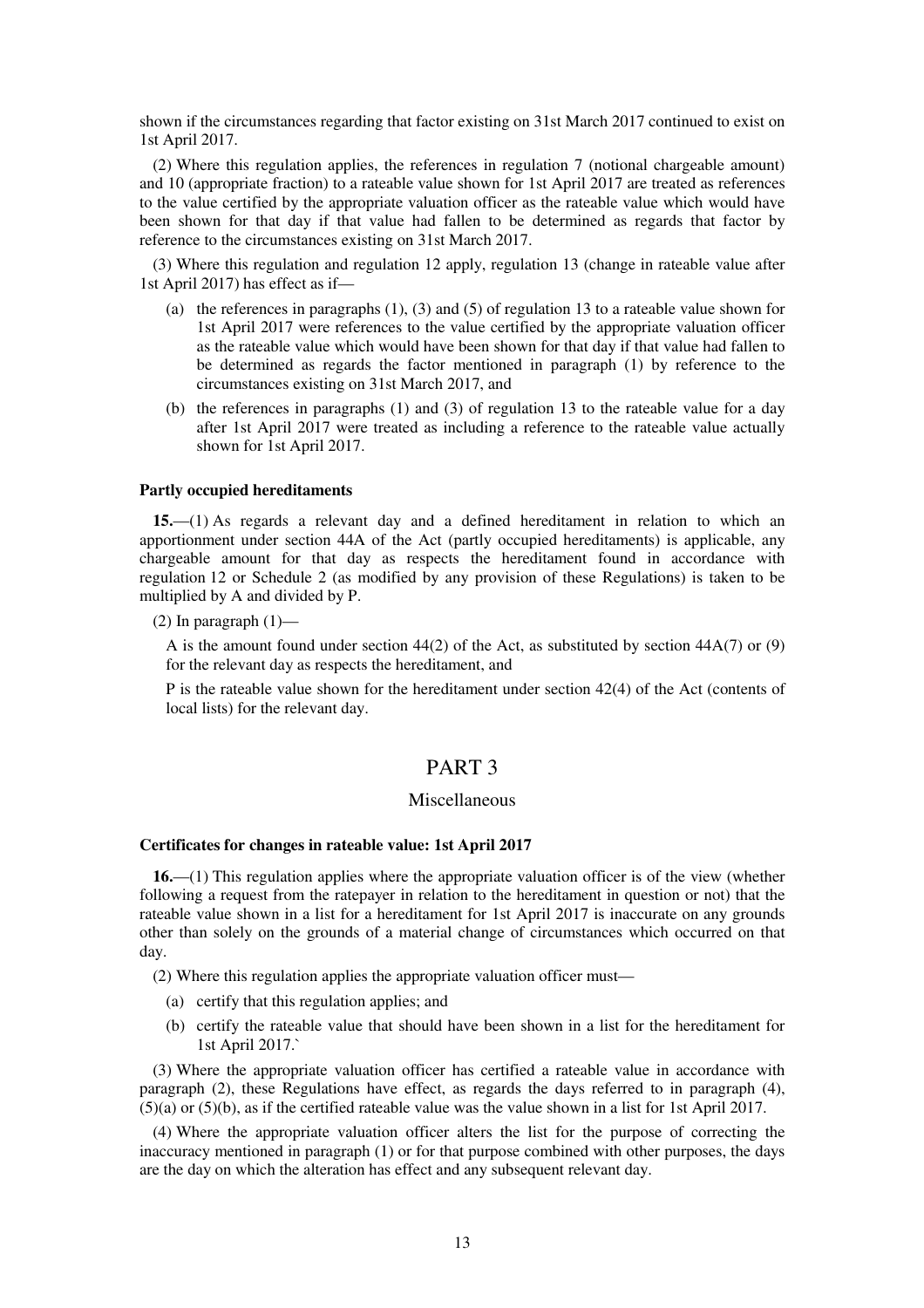(5) Where the appropriate valuation officer has not altered the list for the purpose of correcting the inaccuracy mentioned in paragraph (1)—

- (a) if a request by the ratepayer has been made before a certificate under paragraph (2) is issued, the days are the day on which the certificate is requested and any subsequent relevant day;
- (b) if a request by the ratepayer has not been made before a certificate under paragraph (2) is issued, the days are the day on which the certificate under paragraph (2) is issued and any subsequent relevant day.

### **Certificates for change in rateable value: 31st March 2017**

**17.**—(1) This regulation applies where the appropriate valuation officer is of the view (whether following a request from the ratepayer in relation to the hereditament in question or not) that the rateable value shown in a list for a hereditament for 31st March 2017 is inaccurate.

(2) If this regulation applies, the appropriate valuation officer must—

- (a) certify that this regulation applies; and
- (b) certify the rateable value that should have been shown in a list for the hereditament for 31st March 2017.

(3) These Regulations have effect, as regards the days referred to in paragraph (4), (5)(a) or (5)(b), as if the rateable value certified under paragraph (2) was the rateable value shown in a list for the hereditament for 31st March 2017.

(4) If the rateable value certified under paragraph (2) is lower that the rateable value shown in a list for the hereditament for 31st March 2017, the days are 1st April 2017 and any subsequent relevant day.

(5) If the rateable value certified under paragraph (2) is greater than the rateable value shown in a list for the hereditament for 31st March 2017 and—

- (a) a certificate under regulation 16 has been issued, the days are the days referred to in paragraph  $(4)$ ,  $(5)(a)$  or  $(5)(b)$  of that regulation;
- (b) no certificate under regulation 16 has been issued, the days are the day on which the certificate under paragraph (2) of this regulation is issued and any subsequent day.

#### **Certification: splits and mergers before 1st April 2017**

**18.**—(1) This regulation applies where—

- (a) on a day before 1st April 2017 a hereditament ("new hereditament") comes into existence by virtue of—
	- (i) property previously rated as a single hereditament becoming liable to be rated in parts;
	- (ii) property previously rated in parts becoming liable to be rated as a single hereditament; or
	- (iii) a hereditament or any part of a hereditament becoming part of a different hereditament; and
- (b) the new hereditament is first shown in a list on 1st April 2017.
- (2) If this regulation applies the appropriate valuation officer must—
	- (a) certify that this regulation applies; and
	- (b) certify the rateable value that should have been shown in a list for the new hereditament for 31st March 2017.

(3) These Regulations have effect, in relation to 1st April 2017 and any subsequent relevant day, as if—

(a) the new hereditament came into existence on 31st March 2017;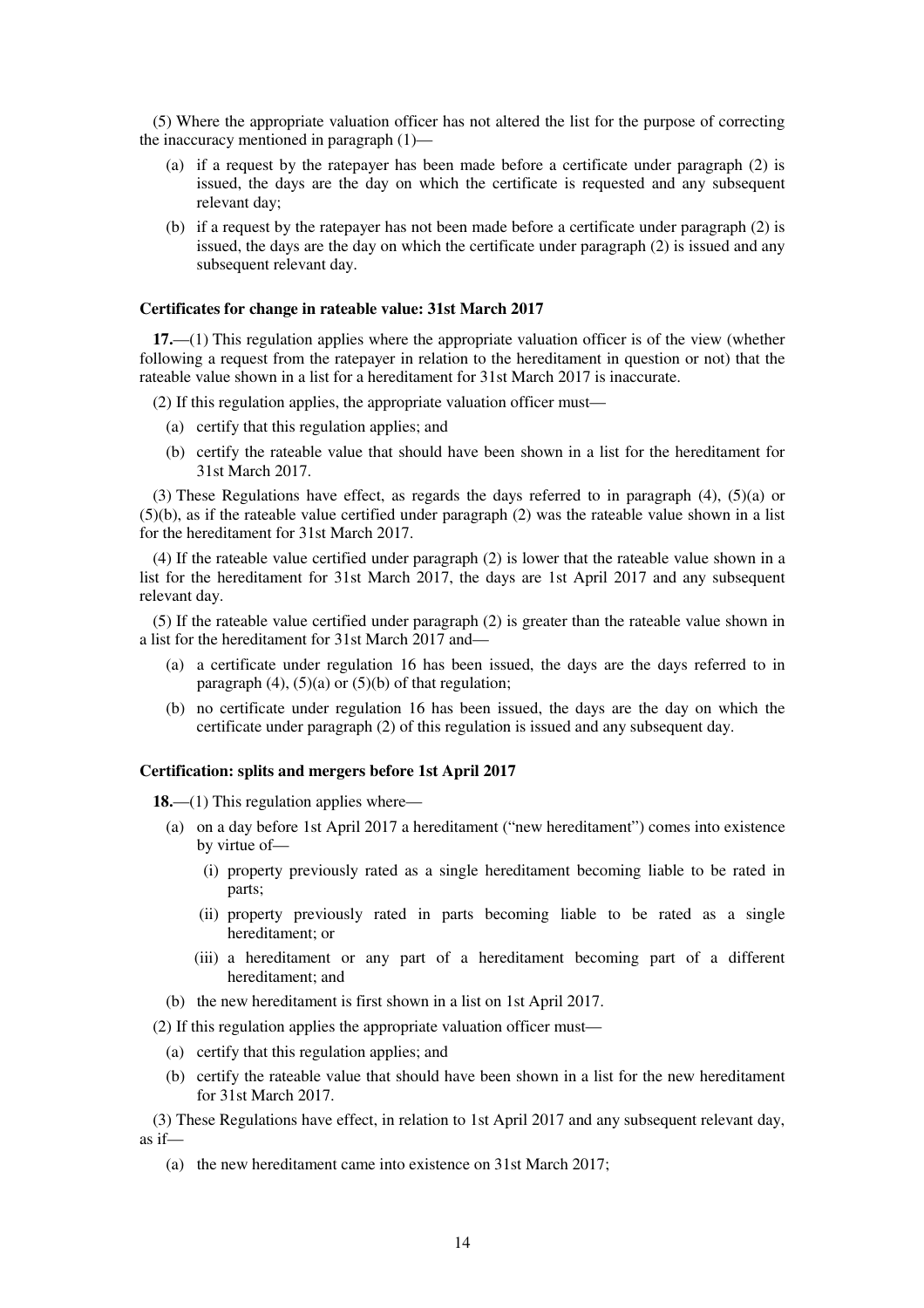- (b) the new hereditament was shown in a list for that day; and
- (c) the rateable value certified under paragraph (2) was the value shown in the list for the hereditament for that day.

#### **Certificates: central list**

**19.**—(1) If more than one defined hereditament is shown in the central list for a relevant day in relation to a designated person, the appropriate valuation officer must certify the rateable value which would have been the rateable value shown in the central list for the hereditament for that day if that had been the only hereditament shown in the central list for that day in relation to the designated person.

(2) A certification under paragraph (1) in respect of a defined hereditament for a relevant day is taken to apply to each day in the period beginning on that day and ending on the day immediately preceding any further certification under this regulation in respect of that hereditament.

#### **Certificates: general**

**20.**—(1) The appropriate valuation officer ("the AVO") must certify the rateable values which fall to be certified by the AVO under these Regulations as soon as practicable after the circumstances calling for the certification come to the AVO's attention (whether by virtue of an application by the billing authority, the Secretary of State, the ratepayer or otherwise).

(2) Where, whether by reason of a decision of the Valuation Tribunal for England or otherwise, the AVO forms the opinion that a certificate under these Regulations (other than such a certificate which has been confirmed on appeal) is inaccurate, the AVO must certify the rateable value which in the AVO's opinion should be substituted for the rateable value originally certified.

(3) A certificate under paragraph (2) has effect in place of the previous certificate, and any appeal against the previous certificate under regulation 21 is taken to be withdrawn.

(4) The AVO must send a copy of the certificate to—

- (a) the billing authority or, so far as it relates to a liability under section 54 of the Act, the Secretary of State; and
- (b) the ratepayer.

(5) The copy of a certificate sent to a ratepayer under paragraph (4) may be sent to—

- (a) the ratepayer's last known address; or
- (b) the address of the hereditament.

(6) The copy of a certificate sent to a ratepayer under paragraph (4) must be accompanied by—

- (a) a statement of the effect of regulation 21, and
- (b) for a value certified under paragraph (2), a statement of the effect of paragraph (3).
- (7) A certificate issued under these Regulations—
	- (a) must be retained by the AVO who issued it; and
	- (b) may be inspected by any person at any reasonable time.

#### **Appeals against certificates**

**21.**—(1) Where an interested person in relation to a hereditament in respect of which a value is certified by an appropriate valuation officer under these Regulations is dissatisfied with the value so certified, the interested person may appeal against the certificate in accordance with this regulation.

(2) An appeal under paragraph (1) is made by serving a notice on the appropriate valuation officer stating the appellant's reasons for being dissatisfied.

(3) Unless—

(a) the notice is withdrawn, or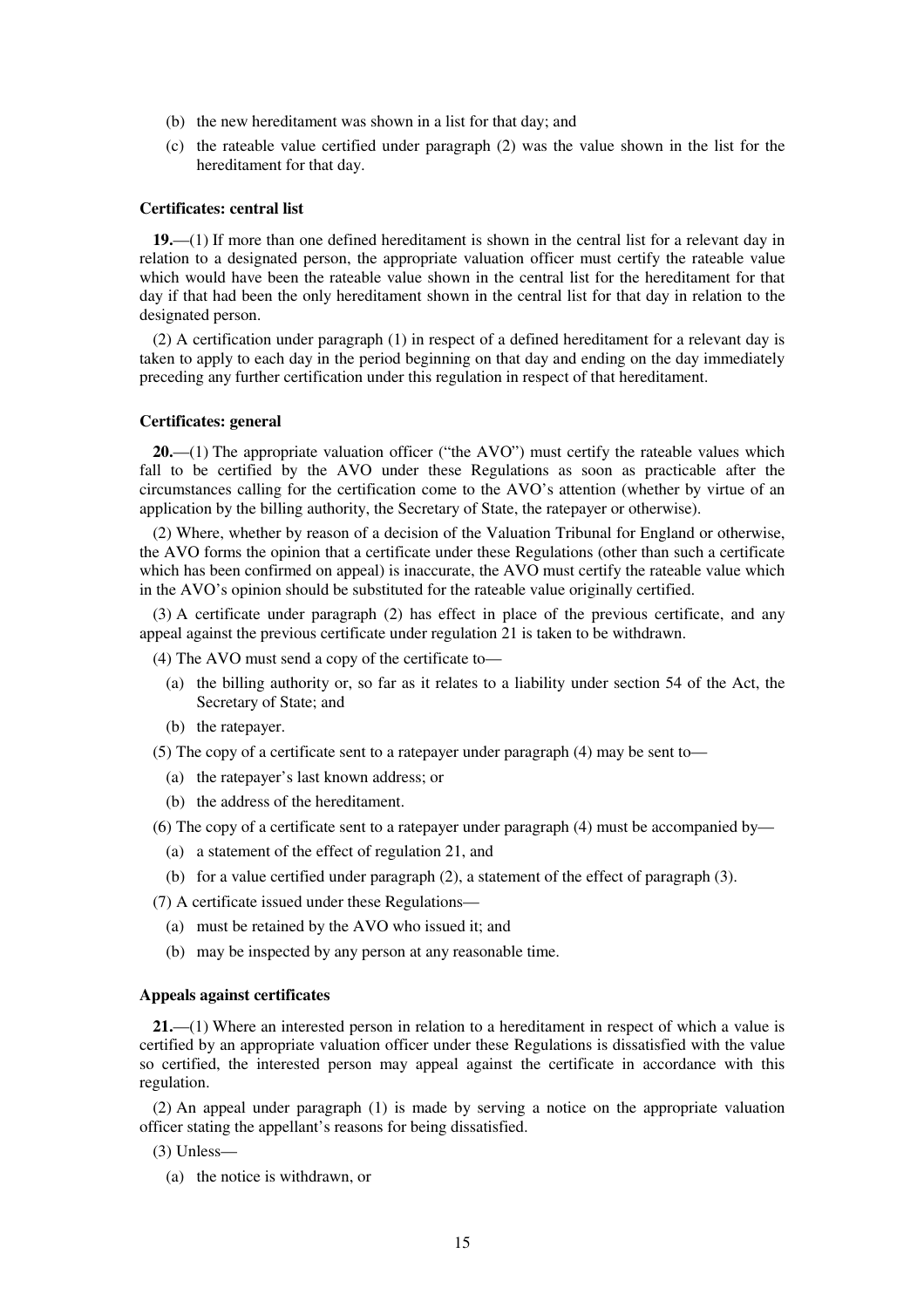(b) the appropriate valuation officer and the appellant agree in writing as to the value which should be certified,

the disagreement must be referred by that officer to the Valuation Tribunal for England as an appeal against that certification.

(4) Parts 2, 4 and 5 of the Appeals Procedure Regulations apply in relation to an appeal under this regulation.

(5) For the purposes of paragraph (1), "interested person" has the meaning given in the Appeals Procedure Regulations.

## **Revocations**

**22.** Regulations 18 and 19 of the Non-Domestic Rating (Chargeable Amounts) (England) Regulations 2004(**a**) are revoked.

Signed by authority of the Secretary of State for Communities and Local Government

*Bourne of Aberystwyth* Parliamentary Under Secretary of State 21st December 2016 Department for Communities and Local Government

# SCHEDULE 1 Regulations 3(1),

5(1)(b), 7(4), 8(2),  $10(13)(b)$ ,  $11(1)(b)(i)$  and  $(2)(a)$ , 13(9)(b)

# ALTERED HEREDITAMENTS

#### **Interpretation**

**1.** In this Schedule, "altered hereditament" means a hereditament comprising, wholly or mainly, any property which was the whole or part of—

- (a) a hereditament shown in a local list at any time in the period beginning on 1st April 2010 and ending on 31st March 2017, or
- (b) a hereditament which was at any time a defined hereditament;

and the hereditament of which the altered hereditament is so comprised is, in this Schedule, referred to as the "original hereditament".

#### **Hereditaments to which this Schedule applies**

**2.** This Schedule applies to an altered hereditament if—

- (a) the original hereditament was deleted from a local list with effect from any day as a result of a structural alteration to that hereditament; and
- (b) for a day on or after 1st April 2017 the altered hereditament is shown for the first time in a local list following the alteration.

# **Altered hereditament: base liability for 2017 - 18**

**3.**—(1) The base liability for the relevant year beginning in 2017 for an altered hereditament is found by applying the formula—

*Y* × *Z*

<sup>&</sup>lt;u>.</u> (**a**) S.I. 2004/3387; relevant amending instruments are S.I. 2005/991, 2006/3394, 2008/428 and 2009/3343.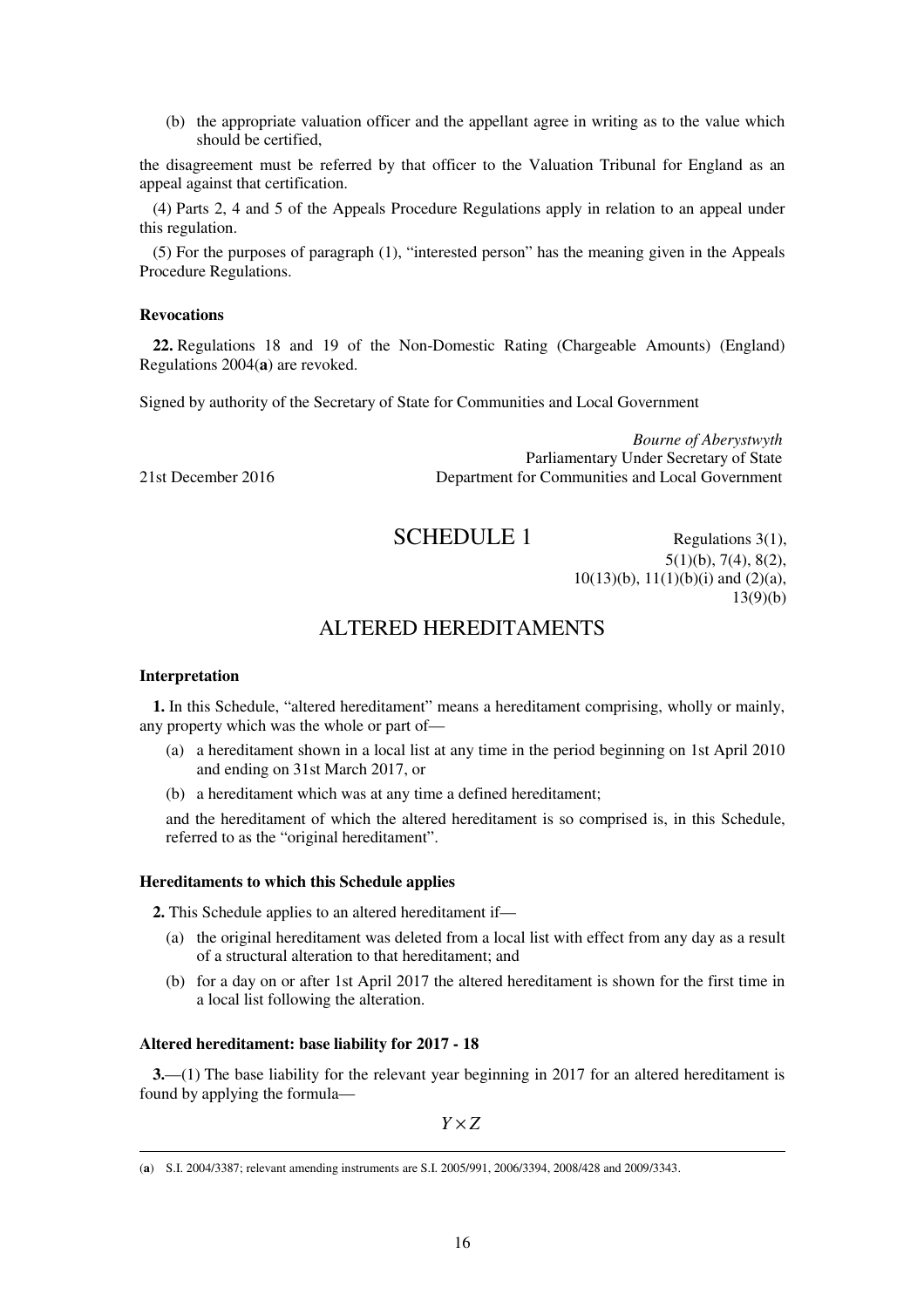where—

Y is the amount mentioned in sub-paragraph (2), and

Z is the small business non-domestic rating multiplier for the financial year beginning in 2016.

(2) The amount referred to in sub-paragraph (1) is the amount certified by the appropriate valuation officer as the rateable value which would have been shown in the list for the hereditament for 31st March 2017 on the assumption that—

- (a) the hereditament came into existence on 31st March 2017; and
- (b) the matters referred to in paragraph 2(7) of Schedule 6 to the Act as respects the hereditament were as they were assumed to be on the day on which it was shown for the first time in a local list as mentioned in paragraph 2(b) of this Schedule.

#### **Altered hereditament: notional chargeable amount**

**4.** The notional chargeable amount for a relevant year for an altered hereditament is found by applying the formula—

*A*× *D*

where—

A is the rateable value shown for the hereditament for the day for which it is shown for the first time in a local list following the alteration, and

D is the small business non-domestic rating multiplier for the relevant year.

# **Altered hereditament: application of regulation 12**

**5.** Regulation 11 has effect in relation to an altered hereditament as if paragraph (1)(b)(i) were omitted.

#### **Altered hereditament: change in rateable value**

**6.** Regulations 10 (appropriate fraction) and 13 (change in rateable value after 1st April 2017) have effect in relation to an altered hereditament to which this Schedule applies as if for references to 1st April 2017 there were substituted references to the day for which the altered hereditament is shown for the first time in a local list following the alteration.

# **SCHEDULE 2** Regulations  $3(1)$ ,  $5(1)(c)$  and

(4), 6(2), 7(5), 9(2), 10(13)(c), 11(4), 13(9)(c), 15(1)

# SPLITS AND MERGERS

### **Cases where this Schedule applies**

**1.** This Schedule applies where—

- (a) on a day ("the creation day") falling on or after 1st April 2017, a hereditament ("new hereditament") comes into existence because—
	- (i) property previously rated as a single hereditament becomes liable to be rated in parts;
	- (ii) property previously rated in parts becomes liable to be rated as a single hereditament; or
	- (iii) a hereditament or any part of a hereditament becomes part of a different hereditament; and
- (b) immediately before the creation day either—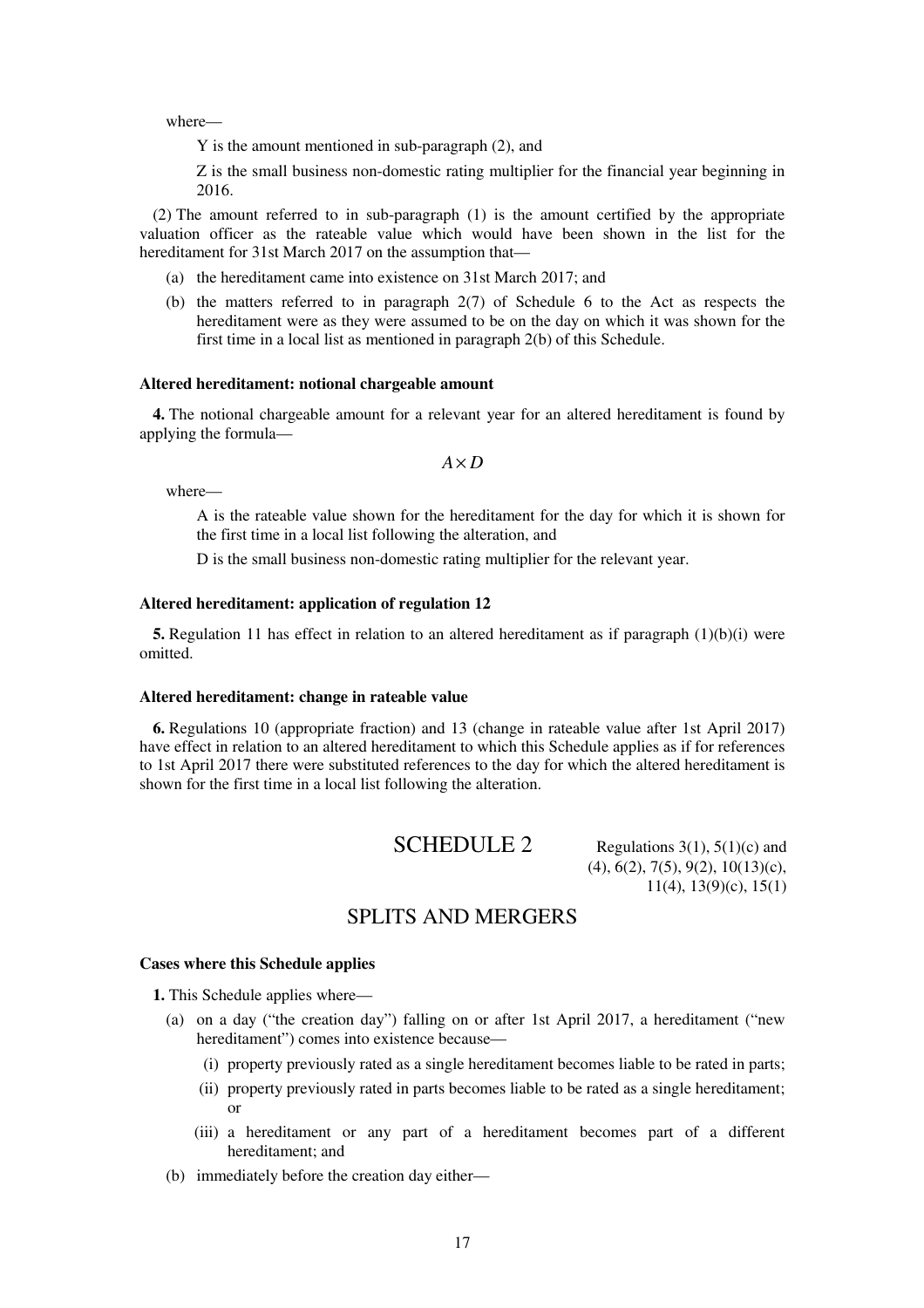- (i) a hereditament from which the new hereditament was formed in whole or in part ("old hereditament") was a defined hereditament, or if the creation day is 1st April 2017, an old hereditament was shown in a local list for 31st March 2017, with a rateable value greater than zero; or
- (ii) each old hereditament from which the new hereditament was formed in whole or in part was shown in the central list for 31st March 2017; and
- (c) a rateable value, which is greater than zero, is shown for the new hereditament in a list for—
	- (i) the creation day;
	- (ii) the relevant day (if different from the creation day), and
	- (iii) each day (if any) falling after the creation day and before the relevant day.

#### **Rules for determination of chargeable amount for new hereditament: splits on 1st April 2017**

**2.**—(1) Subject to paragraph 6 (changes in the value of new hereditament: year of creation), where—

- (a) this Schedule applies;
- (b) the creation day falls on 1st April 2017;
- (c) the new hereditament comprises or incorporates all or part of a single old hereditament; and
- (d) the chargeable amount for the chargeable day for the new hereditament is not zero under section 45A of the Act (unoccupied hereditaments: zero-rating),

the chargeable amount for a chargeable day in the year beginning on 1st April 2017 must be calculated under the following provisions of this paragraph instead of under section 43, 45 or 54 of the Act.

(2) Subject to sub-paragraphs (3), (5), (7) and (9), the chargeable amount for the chargeable day is calculated by applying the formula—

$$
\frac{R \times J}{S}
$$

(3) Where sub-paragraph (4) applies, the chargeable amount for the chargeable day is found by dividing the amount calculated in accordance with sub-paragraph (2) by 5.

(4) This sub-paragraph applies where, on the chargeable day, section 43(6) of the Act (charities and registered community amateur sports clubs) applies in relation to the hereditament.

(5) Where sub-paragraph (6) applies, the chargeable amount for the chargeable day is found by—

- (a) subtracting U (as defined in regulation 12) from the amount calculated in accordance with sub-paragraph (2); and
- (b) dividing the result by E.

(6) This sub-paragraph applies where, on the chargeable day, section 43(4B) of the Act (small business rate relief) applies in relation to the hereditament.

(7) Where sub-paragraph (8) applies, the chargeable amount for a chargeable day is found by dividing the amount calculated in accordance with sub-paragraph (2) by 2.

(8) This sub-paragraph applies where, on the chargeable day, section 43(6B) of the Act (general stores etc in rural settlements) applies in relation to the hereditament.

(9) Where sub-paragraph (10) applies, the chargeable amount for a chargeable day is found by dividing the amount calculated in accordance with sub-paragraph (2) by the number prescribed in an order by the Secretary of State under section 45(4A) (reduction in chargeable amount for unoccupied hereditaments) of the Act.

(10) This sub-paragraph applies where, on the chargeable day—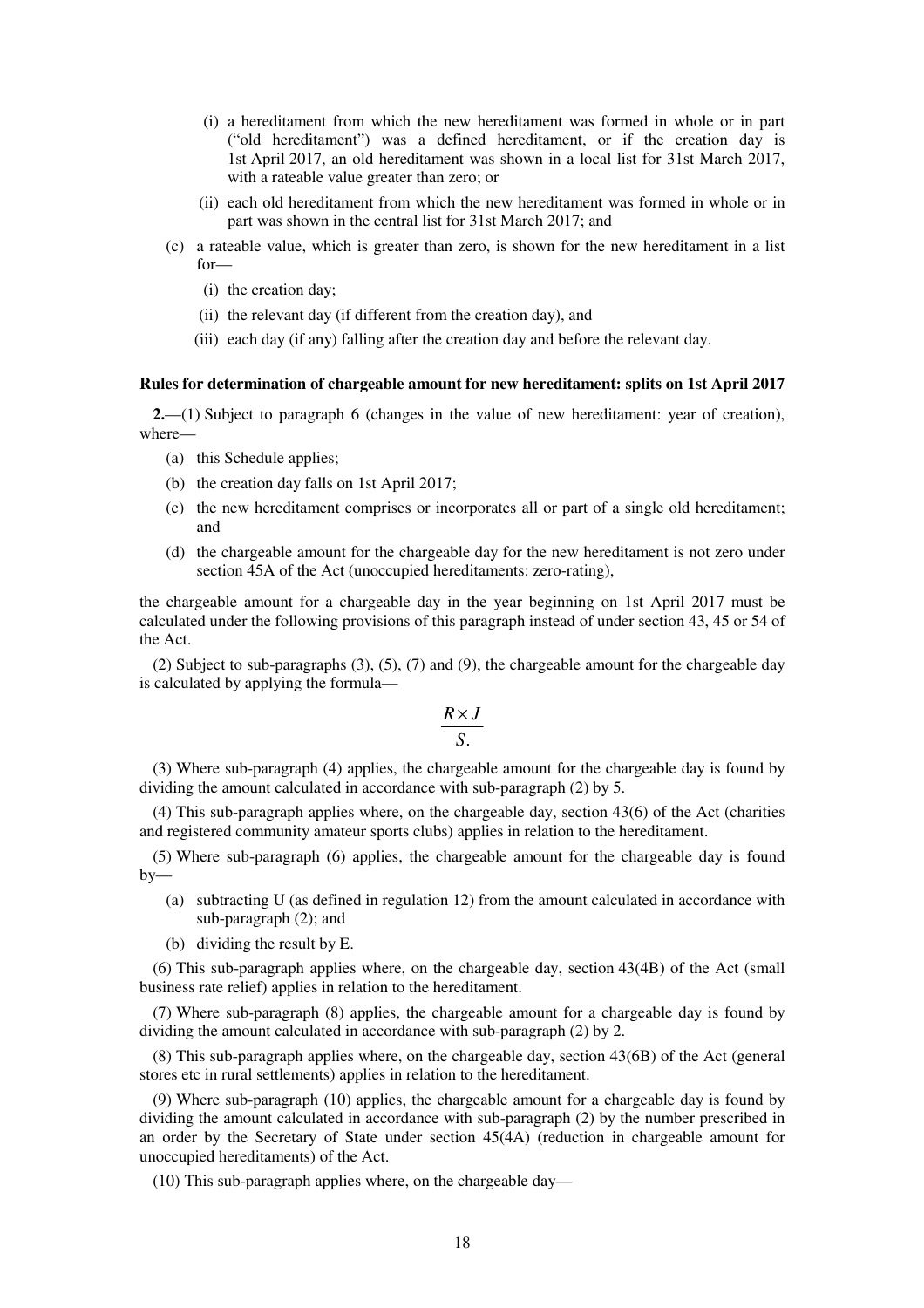- (a) the conditions in section 45(1) of the Act (unoccupied hereditaments: liability) are fulfilled as respects the hereditament; and
- (b) an order by the Secretary of State under section 45(4A) has effect in relation to the hereditament.
- (11) For the purposes of this paragraph—

E is the amount prescribed under section  $44(9)(a)$  of the Act (occupied hereditaments: supplementary) for the year beginning on 1st April 2017;

R is the amount which would have been the chargeable amount for the old hereditament for 1st April 2017 if—

- (a) the old hereditament were shown in a list for 1st April 2017;
- (b) its rateable value for that day were the value certified by the appropriate valuation officer to be the rateable value which would have been shown in that list for that day on the assumption that the relevant factors were as they were for 31st March 2017;
- (c) the whole of the hereditament were occupied;
- (d) sections 43(4B)(a) (small business rate relief), 43(6) (charities or registered community amateur sports clubs), 43(6B) (rural rate relief), 47 (discretionary relief) and 49(1) of the Act (reduction or remission of liability) of the Act did not apply to it for 1st April 2017;

J is the rateable value shown in a list for the new hereditament for 1st April 2017; and

S is the value certified by the appropriate valuation officer to be the rateable value which would have been shown in a list for the old hereditament for 1st April 2017 if that hereditament were shown in a list for that date on the assumption that the relevant factors were as they were for 31st March 2017.

# **Rules for determination of chargeable amount for new hereditament: mergers on 1st April 2017**

**3.**—(1) Subject to paragraph 6 (changes in the value of new hereditament: year of creation), where—

- (a) this Schedule applies;
- (b) the creation day falls on 1st April 2017;
- (c) the new hereditament comprises or incorporates more than one, or parts of more than one, old hereditament; and
- (d) the chargeable amount for the chargeable day for the new hereditament is not zero under section 45A of the Act (unoccupied hereditaments: zero rating),

the chargeable amount for a chargeable day in the year beginning on 1st April 2017 must be calculated under the following provisions of this paragraph instead of under section 43, 45 or 54 of the Act.

(2) Subject to sub-paragraphs (3), (5), (7) and (9), the chargeable amount for the chargeable day is calculated by applying the formula—

$$
\frac{R \times J}{S}
$$

(3) Where sub-paragraph (4) applies, the chargeable amount for the chargeable day is found by dividing the amount calculated in accordance with sub-paragraph (2) by 5.

(4) This sub-paragraph applies where, on the day concerned, section 43(6) of the Act (charities and registered community amateur sports clubs) applies in relation to the hereditament.

(5) Where sub-paragraph (6) applies, the chargeable amount for the chargeable day is found by—

(a) subtracting U (as defined in regulation 12) from the amount calculated in accordance with sub-paragraph (2); and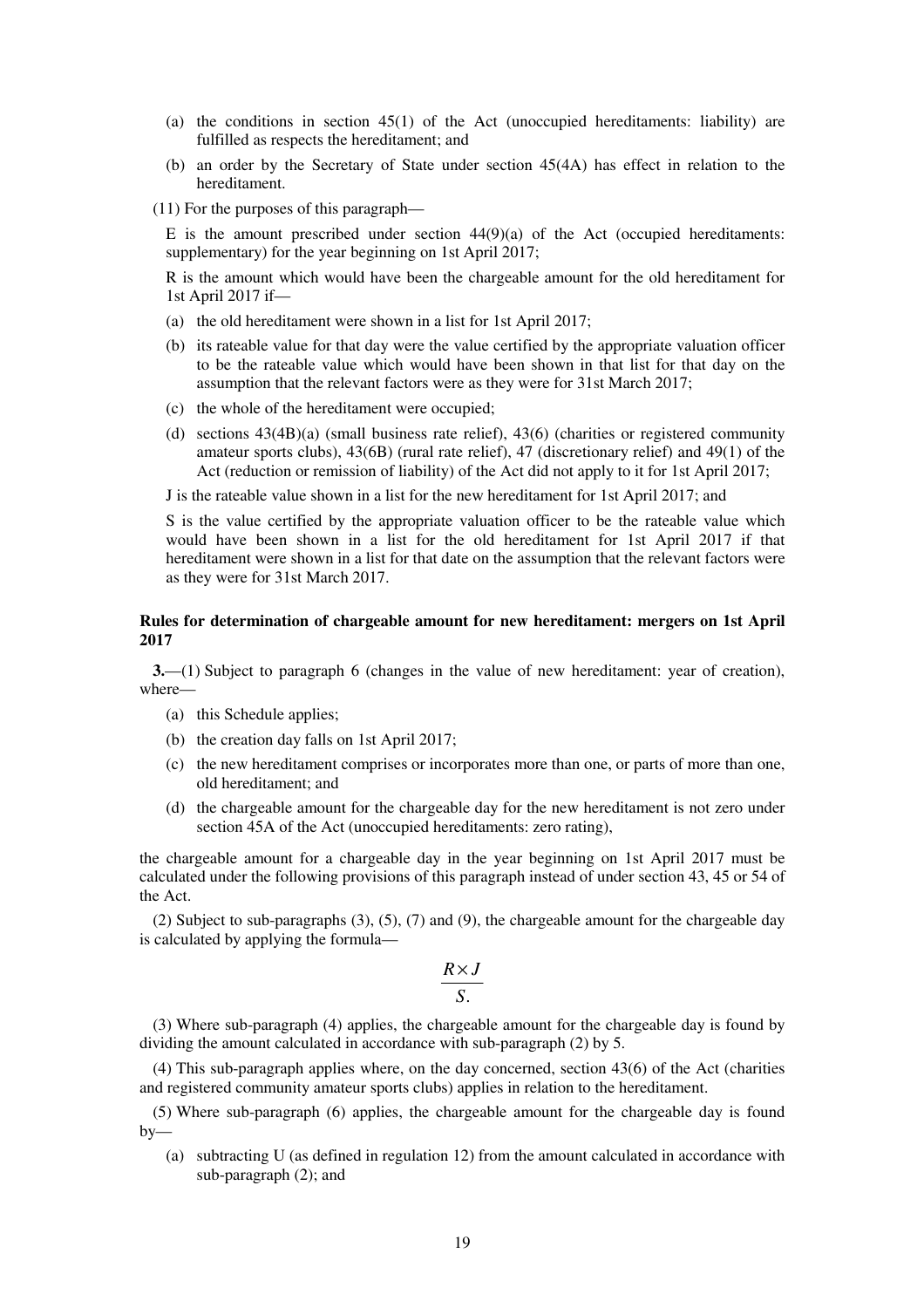(b) dividing the result by E.

(6) This sub-paragraph applies where, on the day concerned, section 43(4B) of the Act (small business rate relief) applies in relation to the hereditament.

(7) Where sub-paragraph (8) applies, the chargeable amount for a chargeable day is found by dividing the amount calculated in accordance with sub-paragraph (2) by 2.

(8) This sub-paragraph applies where, on the chargeable day, section 43(6B) of the Act (general stores etc in rural settlements) applies in relation to the hereditament.

(9) Where sub-paragraph (10) applies, the chargeable amount for a chargeable day is found by dividing the amount calculated in accordance with sub-paragraph (2) by the number prescribed in an order by the Secretary of State under section 45(4A) of the Act (reduction in chargeable amount for unoccupied hereditaments).

(10) This sub-paragraph applies where, on the chargeable day—

- (a) the conditions in section 45(1) of the Act (unoccupied hereditaments: liability) are fulfilled as respects the hereditament; and
- (b) an order by the Secretary of State under section 45(4A) has effect in relation to the hereditament.

(11) For the purposes of this paragraph—

E is the amount prescribed under section  $44(9)(a)$  of the Act (occupied hereditaments: supplementary) for the year beginning on 1st April 2017;

R is the total of the amounts which would have been the chargeable amounts for 1st April 2017 for the old hereditaments comprised or incorporated in the new hereditament if—

- (a) each of the old hereditaments were shown in a list for 1st April 2017;
- (b) the rateable value for each were the value certified by the appropriate valuation officer to be the rateable value which would have been shown in a list for that day on the assumption that the relevant factors were as they were for 31st March 2017;
- (c) the whole of each of the old hereditaments were occupied;
- (d) sections 43(4B) (small business rate relief), 43(6) (charities or registered community amateur sports clubs), 43(6B) (general stores etc in rural settlements), 47 (discretionary relief) and 49(1) of the Act (reduction or remission of liability) did not apply to them for 1st April 2017;

J is the rateable value shown in a list for the new hereditament for the 1st April 2017; and

S is the total of the values certified by the appropriate valuation officer to be the rateable values which would have been shown in a list for 1st April 2017 for the old hereditaments incorporated or comprised in the new hereditament if they were shown in a list for that date on the assumption that the relevant factors were as they were for 31st March 2017.

#### **Rules for determining chargeable amount for new hereditament: splits after 1st April 2017**

**4.**—(1) Subject to paragraph 6 (changes in the value of new hereditament: year of creation), where—

- (a) this Schedule applies,
- (b) the creation day falls on a day after 1st April 2017,
- (c) the new hereditament comprises or incorporates all or part of a single old hereditament, and
- (d) the chargeable amount for the chargeable day for the new hereditament is not zero under section 45A of the Act (unoccupied hereditaments: zero rating),

the chargeable amount for a chargeable day which is a relevant day in the relevant year in which the creation day falls must be calculated under the following provisions of this paragraph instead of under section 43, 45 or 54 of the Act.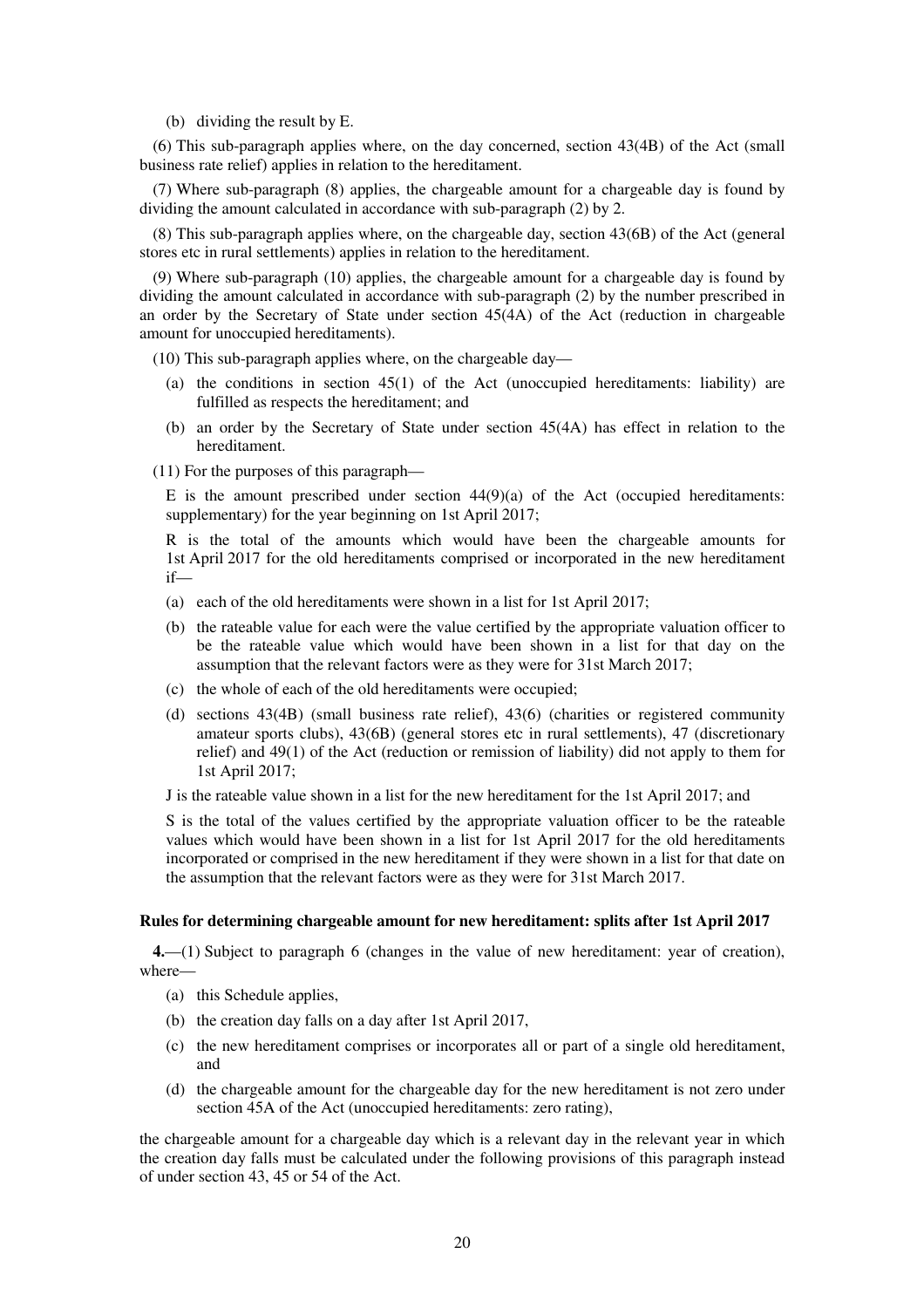(2) Subject to sub-paragraphs (3), (5), (7) and (9), the chargeable amount for the chargeable day is calculated by applying the formula—

$$
\frac{(R \times J)}{S}
$$

(3) Where sub-paragraph (4) applies, the chargeable amount for the chargeable day is found by dividing the amount calculated in accordance with sub-paragraph (2) by 5.

(4) This sub-paragraph applies where, on the chargeable day, section 43(6) of the Act (charities and registered community amateur sports clubs) applies in relation to the hereditament.

(5) Where sub-paragraph (6) applies, the chargeable amount for a chargeable day is found by—

- (a) subtracting U (as defined in regulation 12) from the amount calculated in accordance with sub-paragraph (2); and
- (b) dividing the result of the calculation performed under paragraph (a) by E.

(6) This sub-paragraph applies where, on the chargeable day, section 43(4B) of the Act (small business rate relief) applies in relation to the hereditament.

(7) Where sub-paragraph (8) applies, the chargeable amount for a chargeable day is found by dividing the amount calculated in accordance with sub-paragraph (2) by 2.

(8) This sub-paragraph applies where, on the chargeable day, section 43(6B) of the Act (general stores etc in rural settlements) applies in relation to the hereditament.

(9) Where sub-paragraph (10) applies, the chargeable amount for a chargeable day is found by dividing the amount calculated in accordance with paragraph (2) by the number prescribed in an order by the Secretary of State under section 45(4A) of the Act (reduction in chargeable amount for unoccupied hereditaments).

(10) This sub-paragraph applies where, on the chargeable day—

- (a) the conditions in section 45(1) of the Act (unoccupied hereditaments: liability) are fulfilled as respects the hereditament; and
- (b) an order by the Secretary of State under section 45(4A) has effect in relation to the hereditament.
- (11) For the purposes of this paragraph—

E is the amount prescribed under section  $44(9)(a)$  of the Act (occupied hereditaments: supplementary) for the relevant year in which the relevant day falls;

R is the amount which would have been the chargeable amount for the old hereditament for the creation day if—

- (a) the old hereditament continued to exist and was shown in a list for that day;
- (b) the rateable value for that day were the same as for the previous day;
- (c) the whole of the old hereditament were occupied and sections 43(4B) (small business rate relief), 43(6) (charities or registered community amateur sports clubs), 43(6B) (general stores etc in rural settlements), 47 (discretionary relief) and 49(1) (reduction or remission of liability) of the Act did not apply to it for the creation day;

J is the rateable value shown in a list for the new hereditament for the creation day; and

S is the rateable value shown in a list for the old hereditament for the day immediately before the creation day.

## **Rules for determining chargeable amount for new hereditament: mergers after 1st April 2017**

**5.**—(1) Subject to paragraph 6 (changes in the value of new hereditament: year of creation), where—

- (a) this Schedule applies;
- (b) the creation day falls on a day after 1st April 2017;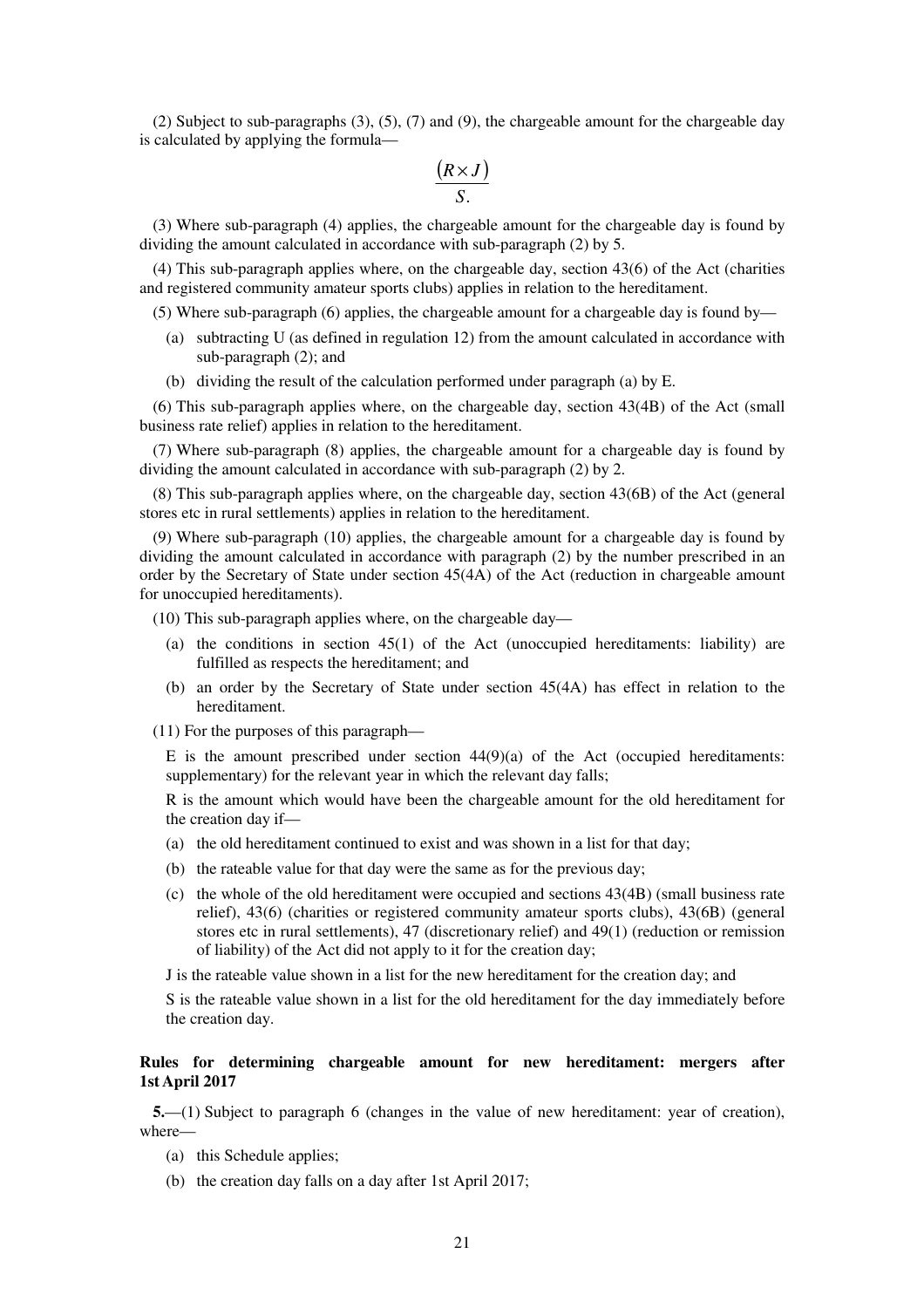- (c) the new hereditament comprises or incorporates more than one, or parts of more than one, old hereditament; and
- (d) the chargeable amount for the chargeable day for the new hereditament is not zero under section 45A of the Act (unoccupied hereditaments: zero rating),

the chargeable amount for a chargeable day which is a relevant day in the relevant year in which the creation day falls must be calculated under the following provisions of this paragraph instead of under section 43, 45 or 54 of the Act.

(2) Subject to sub-paragraphs (3), (5), (7) and (9) below, the chargeable amount for the chargeable day is calculated by applying the formula—

$$
\frac{(R \times J)}{S}
$$

(3) Where sub-paragraph (4) applies, the chargeable amount for the chargeable day is found by dividing the amount calculated in accordance with sub-paragraph (2) by 5.

(4) This sub-paragraph applies where, on the day concerned, section 43(6) of the Act (charities and registered community amateur sports clubs) applies in relation to the hereditament.

(5) Where sub-paragraph (6) applies, the chargeable amount for a chargeable day is found by—

- (a) subtracting U (as defined in regulation 12) from the amount calculated in accordance with sub-paragraph (2); and
- (b) dividing the result of the calculation performed under paragraph (a) by E.

(6) This sub-paragraph applies where, on the chargeable day, section 43(4B) of the Act (small business rate relief) applies in relation to the hereditament.

(7) Where sub-paragraph (8) applies, the chargeable amount for a chargeable day is found by dividing the amount calculated in accordance with sub-paragraph (2) by 2.

(8) This sub-paragraph applies where, on the chargeable day, section 43(6B) of the Act (general stores etc in rural settlements) applies in relation to the hereditament.

(9) Where sub-paragraph (10) applies, the chargeable amount for a chargeable day is found by dividing the amount calculated in accordance with sub-paragraph (2) by the number prescribed in an order by the Secretary of State under section 45(4A) of the Act (reduction in chargeable amount for unoccupied hereditaments).

(10) This sub-paragraph applies where, on the chargeable day—

- (a) the conditions in section 45(1) of the Act (unoccupied hereditaments: liability) are fulfilled as respects the hereditament; and
- (b) an order by the Secretary of State under section 45(4A) has effect in relation to the hereditament.
- (11) For the purposes of this paragraph—

E is the amount prescribed under section  $44(9)(a)$  of the Act (occupied hereditaments: supplementary) for the relevant year in which the relevant day falls;

R is the total of the amounts which would have been chargeable amounts for the creation day for the old hereditaments incorporated or comprised in the new hereditament if—

- (a) each of the old hereditaments was shown in a list for that day;
- (b) each rateable value for that day was the same as for the previous day;
- (c) the whole of each hereditament was occupied;
- (d) sections 43(4B) (small business rate relief), 43(6) (charities or registered community amateur sports clubs), 43(6B) (general stores etc in rural settlements), 47 (discretionary relief) and 49(1) of the Act (reduction or remission of liability) did not apply to them for the creation day;

J is the rateable value shown in a list for the new hereditament for the creation day; and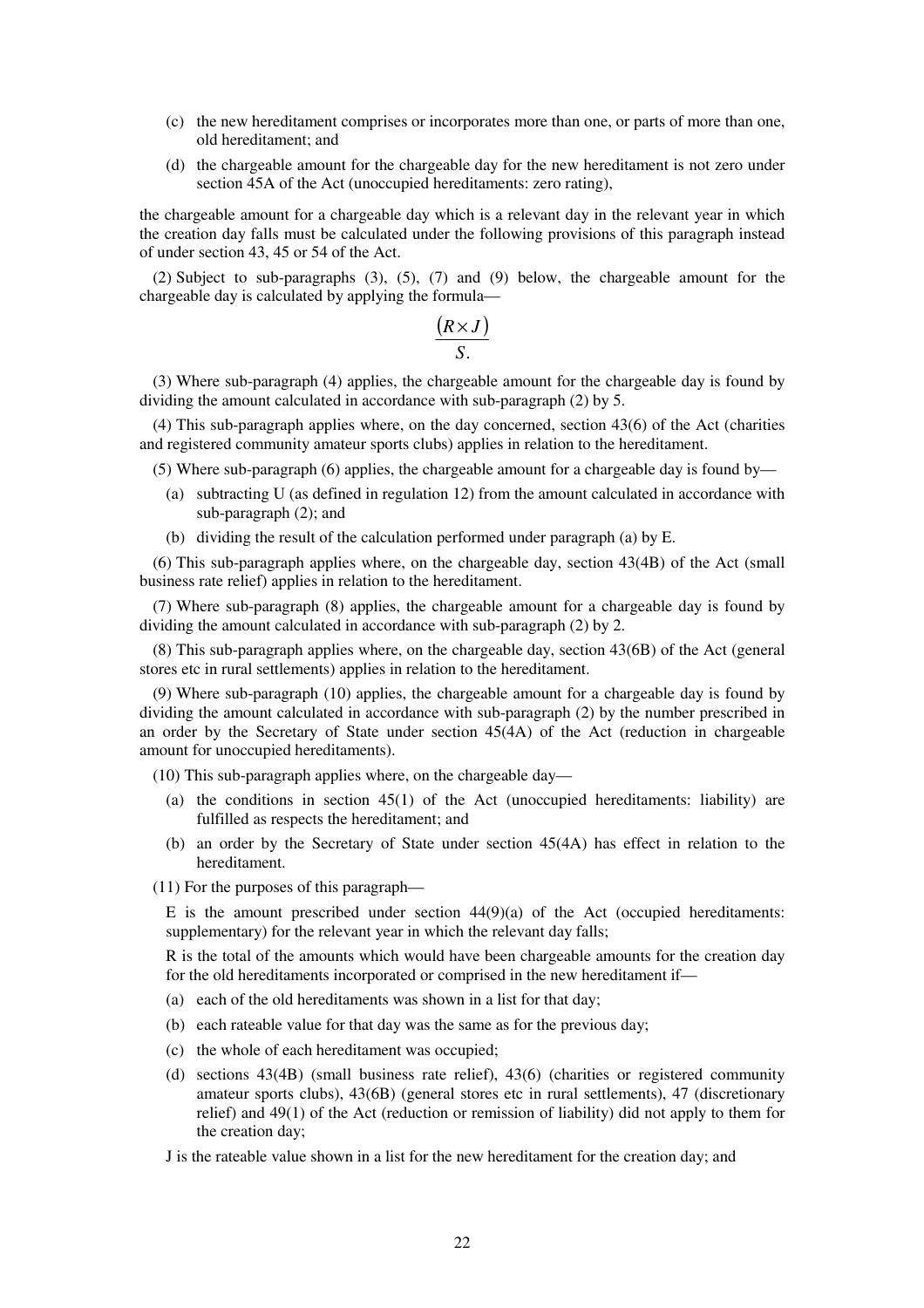S is the total of the rateable values shown in a list for the day immediately before the creation day for the old hereditaments incorporated or comprised in the new hereditament.

#### **Changes in the value of new hereditament: year of creation**

**6.**—(1) Sub-paragraph (2) applies in respect of a new hereditament in a year in which the creation day falls where for a chargeable day after the creation day the rateable value shown in a list for the hereditament is greater than the rateable value shown for the creation day.

(2) Where this sub-paragraph applies, paragraphs 2 to 5 have effect as regards the hereditament for the chargeable day as if the reference in those paragraphs to—

$$
\frac{R \times J}{S}
$$

were a reference to—

$$
\frac{R \times J}{S} + \frac{((N-J) \times B)}{C}
$$

(3) Sub-paragraph (4) applies in respect of a new hereditament in a year in which the creation day falls where for a chargeable day after the creation day the rateable value shown in a list for a hereditament is less than the rateable value shown in a list for the creation day.

(4) Where this sub-paragraph applies, paragraphs 2 to 5 have effect as if the reference in those paragraphs to—

$$
\frac{R \times J}{S}
$$

were a reference to—

$$
\frac{R \times J \times N}{S \times J}
$$

(5) For the purposes of sub-paragraphs  $(2)$  and  $(4)$ —

B is the non-domestic rating multiplier for the relevant year in which the creation day falls;

C is the number of days in the relevant year in which the creation day falls;

N is the rateable value shown in a list for the new hereditament for the chargeable day; and

R, J and S have the same meanings given by paragraph 2, 3, 4 or 5.

#### **Notional chargeable amount for new hereditament**

**7.**—(1) This paragraph applies for determining the notional chargeable amount for a new hereditament for a relevant year falling after the year in which the creation day falls.

(2) Where this paragraph applies, the relevant notional chargeable amount is found by applying the formula—

$$
J\!\times\!D
$$

where—

J is the rateable value shown in a list for the new hereditament for the creation day; and

D is the small business non-domestic rating multiplier for the relevant year.

#### **Base liability for the year after the year in which the creation day falls**

**8.**—(1) This paragraph applies for determining the base liability for a new hereditament for the relevant year which falls immediately after the year in which the creation day falls.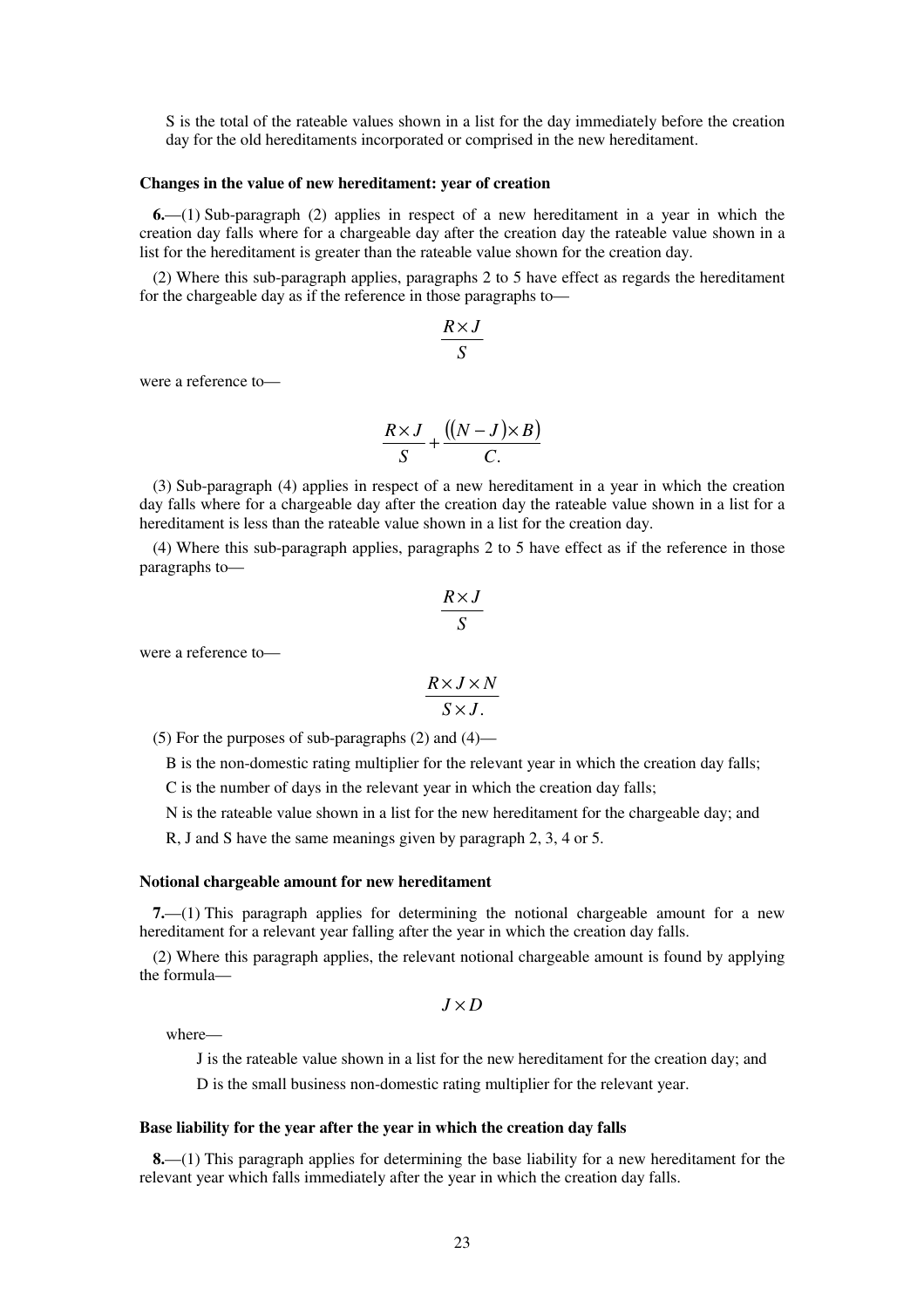(2) Where this paragraph applies, the base liability for the hereditament is found by applying the formula—

$$
(T \times C) - ((B - D) \times J).
$$

(3) For the purposes of this paragraph—

T is the amount (calculated in accordance with such of the preceding provisions of this Schedule as are applicable) which is or would have been the chargeable amount for the hereditament for the creation day if—

- (a) the whole of the hereditament were occupied;
- (b) sections 43(4B) (small business rate relief), 43(6) (charities or registered community amateur sports clubs), 43(6B) (general stores etc in rural settlements), 47 (discretionary relief) and 49(1) of the Act (reduction or remission of liability) did not apply to it for the creation day;

C is the number of days in the relevant year in which the creation day falls;

B is the non-domestic rating multiplier for the relevant year;

D is the small business non-domestic rating multiplier for the relevant year; and

J is the rateable value shown in a list for the new hereditament for the creation day.

#### **Base liability for subsequent years for new hereditament**

**9.**—(1) This paragraph applies for determining the base liability for a hereditament to which this Schedule applies for any relevant year falling after the relevant year referred to in paragraph 8(1).

(2) Where this paragraph applies, the base liability for the hereditament is found by applying the formula—

$$
BL \times AF.
$$

(3) For the purposes of this paragraph, BL and AF have the meanings given by regulation 9.

# **Rateable value: hereditament split or merged after 1st April 2017**

**10.**—(1) This paragraph applies if the creation day falls on a day after 1st April 2017.

(2) Subject to sub-paragraph (3), regulations 10 (appropriate fraction) and 13 (change in rateable value after 1st April 2017), ignoring any modifications made by regulation 14 (change in rateable value on 1st April 2017), have effect in relation to a new hereditament as if for references to 1st April 2017 there were substituted references to the creation day.

(3) The modifications in sub-paragraph (2) do not apply in relation to the references to 1st April 2017 in regulation 10(2)(a), (4)(a), (6)(a), (7)(a), (9)(a), (11)(a) and (12)(a).

## **EXPLANATORY NOTE**

## *(This note is not part of the Regulations)*

The Local Government Finance Act 1988 ("the Act") provides for non-domestic hereditaments to be revalued every five years. On a revaluation new non-domestic rating lists are compiled. The next compilation date is 1st April 2017.

On each previous revaluation a transitional relief scheme has been used to protect ratepayers from large increases in their rates bills following a revaluation. These Regulations, which apply to England only, set out the rules for the transitional relief scheme which will apply to the 2017 nondomestic rating revaluation.

The effect of the transitional relief scheme is to assist ratepayers whose bills (in these Regulations, the "notional chargeable amount") would have increased above a certain amount by phasing in these increases gradually over up to five years. It is also the effect of the scheme to phase in the reduction in bills of some ratepayers who would otherwise have seen their rates bills decrease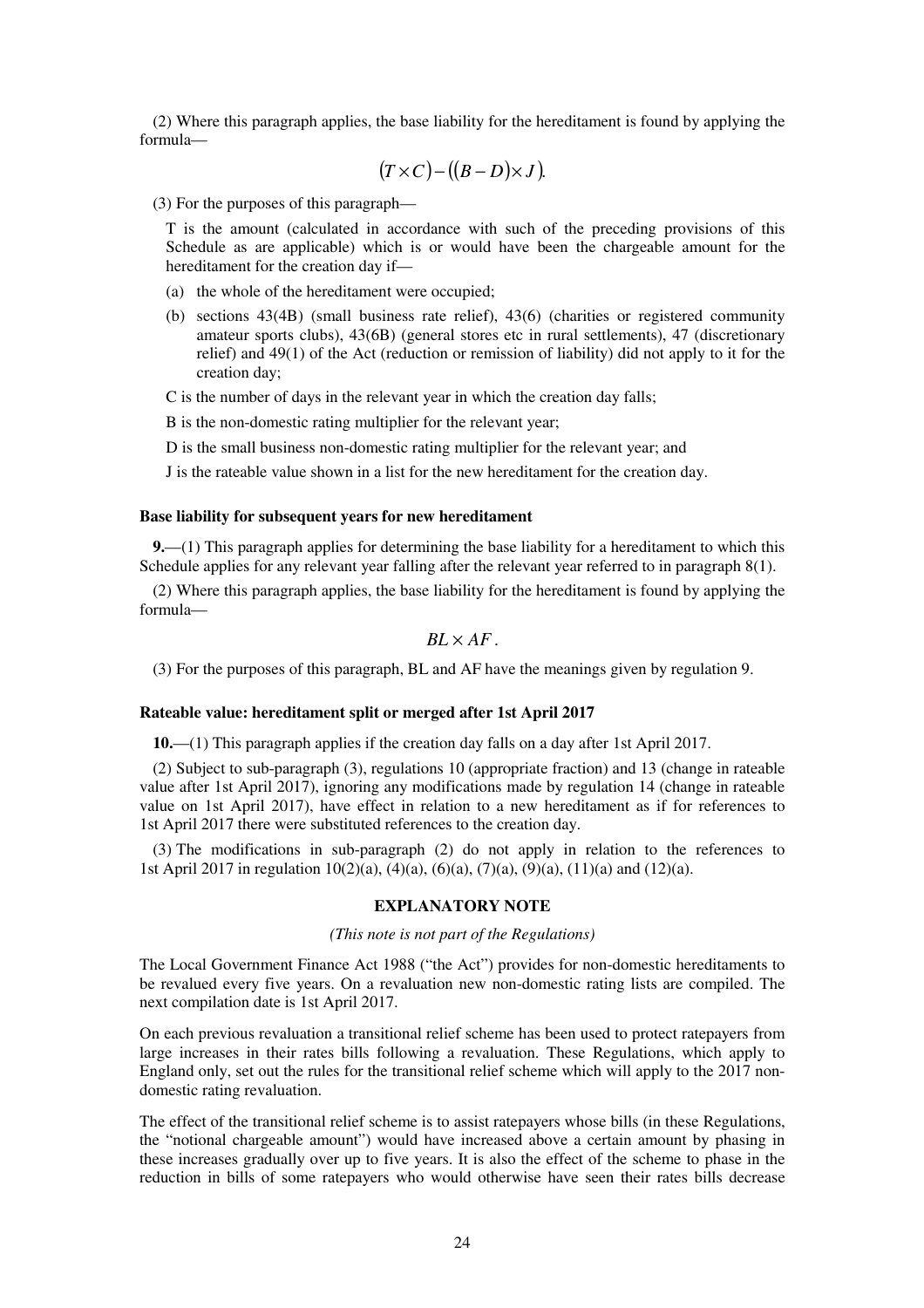immediately on 1st April 2017. The phasing in of the reductions funds the phasing in of the increases.

Part 2 of these Regulations makes provision for the determination of the substituted chargeable amount (which is the amount by reference to which a ratepayer's liability is established) where the hereditament is shown in a local list or the central list (see sections 42 or 52 of the Act) and where the conditions in Part 2 are met.

Regulations 4 to 10 explain the terms used in determining whether the rules in Part 2 apply in place of the rules in section 43 (occupied hereditaments: liability), 45 (unoccupied hereditaments: liability) or 54 (central rating: liability) of the Act.

Regulation 11 specifies the cases where the principal rules, contained in regulation 12, apply for determining the chargeable amount in cases to which Part 2 applies. There are two tests which determine when the rules contained in regulation 12 apply.

The first is where NCA (notional chargeable amount, as determined under regulation 7) for a hereditament is greater than BL (base liability, as determined under regulation 8 or 9) and also greater than BL multiplied by AF (appropriate fraction, as determined under regulation 10). This is the situation where, but for these Regulations, the ratepayer's chargeable amount would have increased above a certain amount at the beginning of the relevant financial year.

The second is where NCA (notional chargeable amount, as determined under regulation 7) for a hereditament is less than BL (base liability, as determined under regulation 8 or 9) and also less than BL multiplied by AF (appropriate fraction, as determined under regulation 10). This is the situation where, but for these Regulations, the ratepayer's chargeable amount would have decreased below a certain amount at the beginning of the relevant financial year.

Where either of these tests is satisfied then the chargeable amount for the hereditament for each day will be–

$$
\frac{(BL \times AF)}{C} + U
$$

where C is the number of days in the year and U is a small business rate relief correction factor.

The appropriate fraction (AF) is different depending on whether the first or second test applies. The AF is also different for different classes of hereditament based on rateable values. Regulation 11 further provides that once the chargeable amount is calculated the mandatory reliefs (such as charitable relief and small business rate relief) are deducted.

Regulation 13 modifies the rules in relation to cases where, after 1st April 2017, there has been a change to the rateable value of the hereditament.

Regulation 14 modifies regulation 13 to apply in cases where there has been a change to the rateable value of the hereditament on 1st April 2017.

Regulation 15 modifies the rules in relation to cases where the hereditament is partly-occupied.

Regulations 16 to 20 make provision requiring the appropriate valuation officer to certify rateable values for the purposes of the application of the rules in these Regulations. Regulation 21 provides for the procedure to be followed in the case of appeals against such certificates.

Regulation 22 revokes regulations 18 (certification by appropriate valuation officer) and 19 (appeals against certification) of the Non-Domestic Rating (Chargeable Amounts) (England) Regulations 2004 (S.I. 2014/3387), which provide for the issuing of certificates and appeals against certification in relation to the 2005 rating lists.

Schedule 1 deals with cases where as a result of a structural alteration a hereditament is deleted from a local list but is subsequently restored to it on or after 1st April 2017.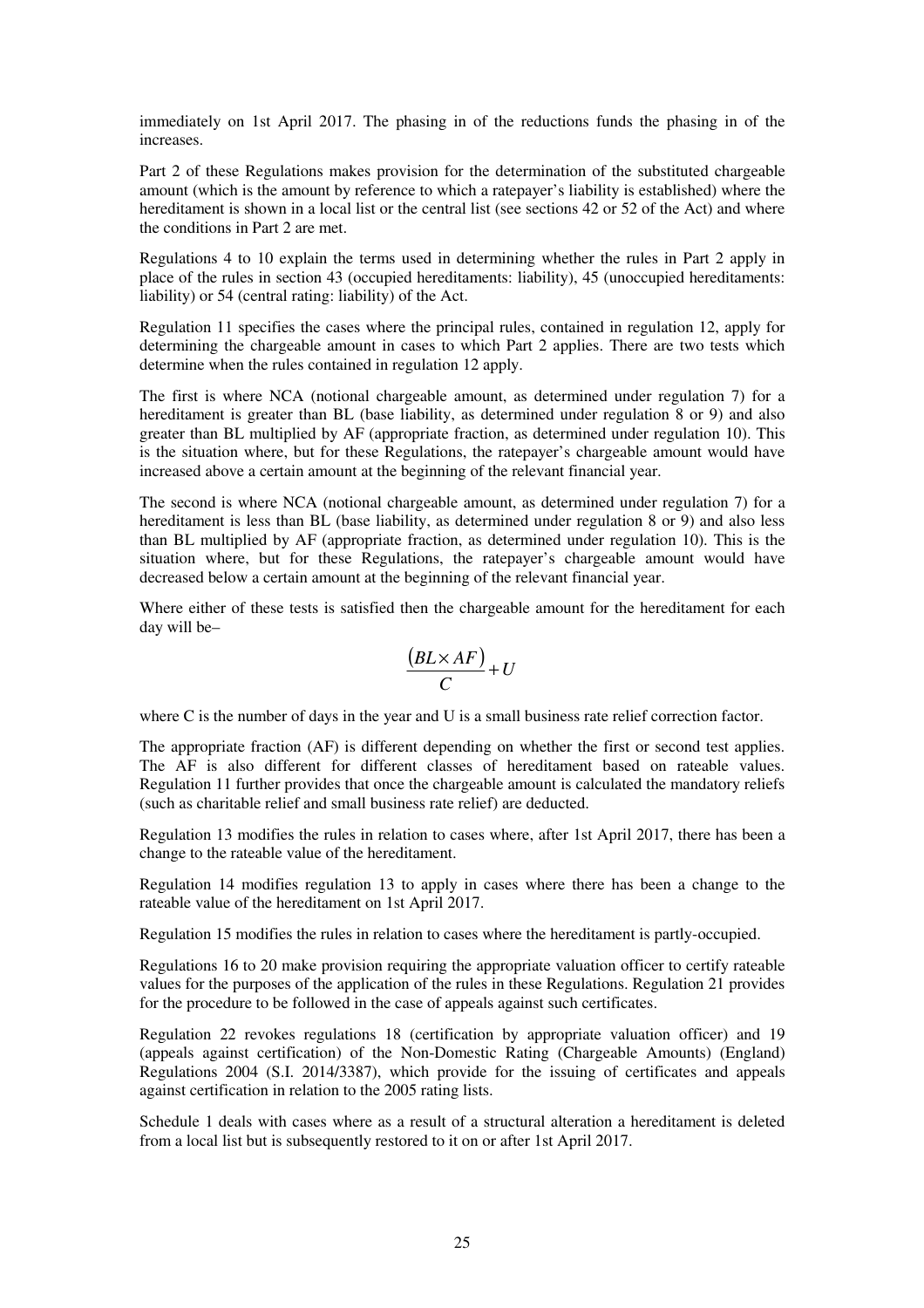Schedule 2 makes provision, in place of Part 2 (chargeable amounts), for cases where a hereditament splits, or is merged with one or more other hereditaments, whether the split or merger occurs on or after 1st April 2017.

An impact assessment has not been produced for this instrument because it amends an existing local tax regime. Publication of a full impact assessment is not necessary for such legislation.

<sup>©</sup> Crown copyright 2016

Printed and published in the UK by The Stationery Office Limited under the authority and superintendence of Carol Tullo, Controller of Her Majesty's Stationery Office and Queen's Printer of Acts of Parliament.